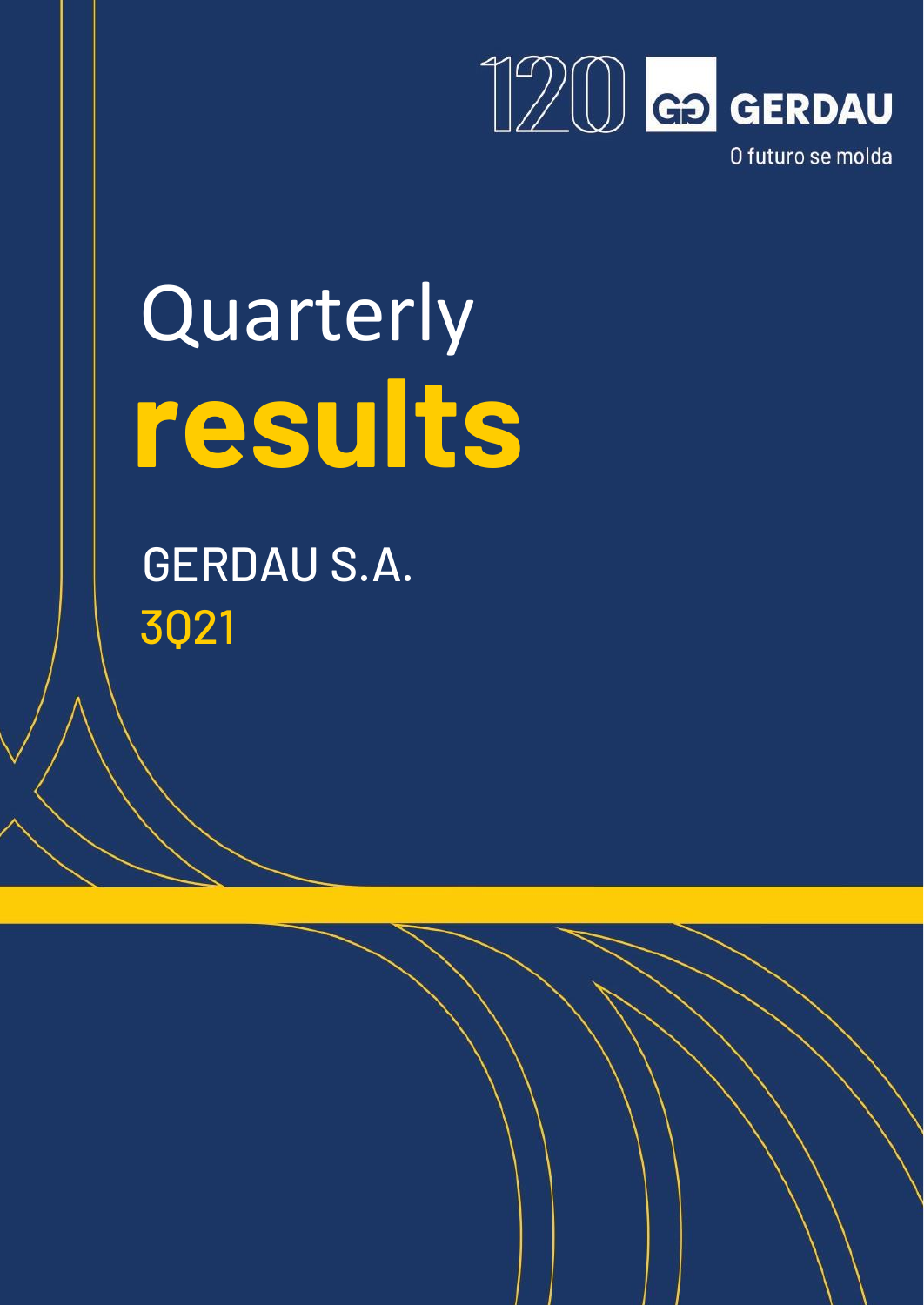

**São Paulo, October 27, 2021 –** Gerdau S.A. (B3: GGBR / NYSE: GGB)**:** announces its results for the third quarter of 2021**.** The consolidated financial statements of the Company are presented in Brazilian real (R\$), in accordance with International Financial Reporting Standards (IFRS) and the accounting practices adopted in Brazil. The information in this report does not include the data of associates and jointly controlled entities, except where stated otherwise.

# GERDAU'S PERFORMANCE IN 3Q21

# Operating Results

| <b>CONSOLIDATED</b>           | 3021     | 3020      | Δ         | 2021      | Δ                  | <b>9M21</b> | <b>9M20</b> | Δ         |
|-------------------------------|----------|-----------|-----------|-----------|--------------------|-------------|-------------|-----------|
| Volumes (1,000 tonnes)        |          |           |           |           |                    |             |             |           |
| Production of crude steel     | 3,416    | 3,200     | 7%        | 3,448     | $-1\%$             | 10,015      | 8,820       | 14%       |
| Shipments of steel            | 3,253    | 3,189     | 2%        | 3,216     | $1\%$              | 9,557       | 8,244       | 16%       |
| <b>Results (R\$ million)</b>  |          |           |           |           |                    |             |             |           |
| <b>Net Sales</b>              | 21,317   | 12,222    | 74%       | 19,130    | 11%                | 56,790      | 30,194      | 88%       |
| Cost of Goods Sold            | (14,898) | (10, 525) | 42%       | (13, 716) | 9%                 | (41,160)    | (26, 924)   | 53%       |
| Gross profit                  | 6,419    | 1,697     | 278%      | 5,414     | 19%                | 15,630      | 3,270       | 378%      |
| Gross margin (%)              | 30.1%    | 13.9%     | 16.2p.p   | 28.3%     | 1.8 <sub>p.p</sub> | 27.5%       | 10.8%       | 16.7p.p   |
| SG&A                          | (527)    | (370)     | 42%       | (476)     | 11%                | (1, 473)    | (1,047)     | 41%       |
| Selling expenses              | (188)    | (131)     | 43%       | (168)     | 11%                | (512)       | (348)       | 47%       |
| General and administrative    |          |           |           |           |                    |             |             |           |
| expenses                      | (340)    | (239)     | 42%       | (308)     | 10%                | (962)       | (699)       | 38%       |
| %SG&A/Net Sales               | 2.5%     | 3.0%      | $-0.5p.p$ | 2.5%      | 0.0 <sub>p.p</sub> | 2.6%        | 3.5%        | $-0.9p.p$ |
| <b>Adjusted EBITDA</b>        | 7,023    | 2,139     | 228%      | 5,897     | 19%                | 17,238      | 4,634       | 272%      |
| <b>Adjusted EBITDA Margin</b> | 32.9%    | $17.5\%$  | 15.4 p.p  | 30.8%     | 2.1 <sub>p.p</sub> | 30.4%       | 15.3%       | 15.1 p.p  |

### **Production & Shipments**

In 3Q21, crude steel production increased in relation to 3Q20, accompanying the growth in volumes shipped in Gerdau's main business divisions. In the quarter, the Company maintained its production capacity utilization rate at around 80%, which represents the highest level since 2018 and indicates healthy demand in its main operations. Steel shipments in 3Q21 grew in relation to the prior-year quarter, accompanying the recovery in key consumer sectors in the countries where Gerdau has operations.

In relation to 2Q21, crude steel production and steel shipments were stable, maintaining the positive trend of the prior quarter.

## **Net Sales**

Net sales in 3Q21 increased in relation to both 3Q20 and 2Q21, accompanying the increase in revenue per tonne shipped, reflecting the positive trend in the steel industry combined with the portfolio of higher value-added products optimized by the Company over recent years.

### **Cost of Goods Sold**

The main factors driving the increase in cost of goods sold in 3Q21 compared to 3Q20 were the higher costs for the main raw materials used by the Company, such as scrap consumed and iron ore, which registered price increases in the comparison period of 75% and 200%, respectively. In relation to 2Q21, the increase in cost of goods sold accompanied the growth in net sales in the period.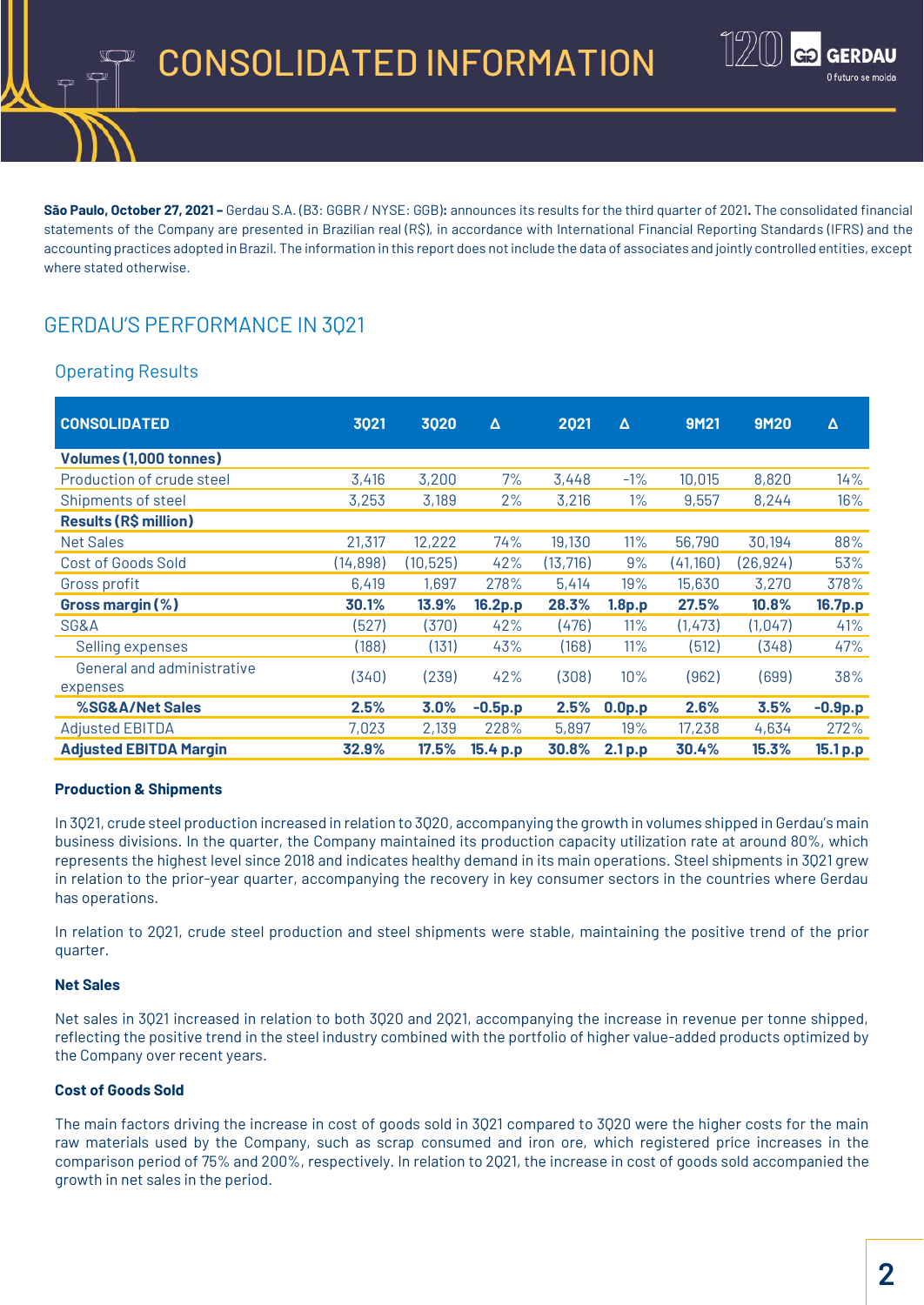

## **Gross Profit**

Gross profit and gross margin increased in the quarter compared to 3Q20, since the 74% increase in net sales per tonne sold surpassed the 42% increase in cost per tonne sold. This result was driven mainly by the strong performance of the construction industry in the U.S. and Brazilian markets. In relation to 2Q21, the highlight was the growth in gross profit at the North America BD, which benefitted from the favorable moment for commodities and from international prices steel prices remaining at historically high levels.

#### **Selling, General & Administrative Expenses**

Selling, general and administrative expenses registered significant decreases when analyzed as a ratio of net sales, from 3.0% in 3Q20 to 2.5% in 3Q21, repeating the same behavior observed in 2Q21.

#### **EBITDA & EBITDA MARGIN**

| <b>Breakdown of Consolidated EBITDA</b><br>(R\$ million)                       | 3021     | 3020                     | Δ                        | 2021                     | Δ                        | 9M21     | 9M20                         | Δ                   |
|--------------------------------------------------------------------------------|----------|--------------------------|--------------------------|--------------------------|--------------------------|----------|------------------------------|---------------------|
| Net income                                                                     | 5,594    | 795                      | 604%                     | 3,934                    | 42%                      | 11,999   | 1,331                        | 801%                |
| Net financial result                                                           | (78)     | 303                      | $\overline{\phantom{0}}$ | (58)                     | 34%                      | 135      | 865                          | $-84%$              |
| Provision for income and social contribution taxes                             | 1,872    | 282                      | 564%                     | 1,686                    | 11%                      | 4,375    | 433                          | 910%                |
| Depreciation and amortization                                                  | 673      | 647                      | 4%                       | 630                      | 7%                       | 1,952    | 1,815                        | 8%                  |
| <b>EBITDA - Instruction CVM</b>                                                | 8,062    | 2,027                    | 298%                     | 6,193                    | 30%                      | 18,461   | 4,444                        | 315%                |
| Equity in earnings of unconsolidated companies                                 | (271)    | (71)                     | 279%                     | (237)                    | 14%                      | (657)    | (78)                         | 744%                |
| Proportional EBITDA of associated companies and<br>jointly controlled entities | 405      | 180                      | 125%                     | 334                      | 21%                      | 994      | 384                          | 158%                |
| Losses due to non-recoverability of financial assets                           |          | 3                        | $-69%$                   | 0                        | 732%                     | 6        | 72                           | $-91%$              |
| Non recurring items                                                            | (1, 173) | $\overline{\phantom{a}}$ | $\overline{\phantom{a}}$ | (393)                    | 198%                     | (1,566)  | (189)                        | 729%                |
| Fixed cost impacts of plants without<br>production                             |          |                          |                          |                          |                          |          | 119                          |                     |
| Recovery of compulsory loans                                                   | (1, 391) | $\overline{\phantom{0}}$ | $\overline{\phantom{a}}$ | $\overline{\phantom{0}}$ | $-$                      | (1, 391) | $\qquad \qquad \blacksquare$ |                     |
| <b>Credit recovery / Provisions</b>                                            | 218      | $\overline{\phantom{0}}$ | $\overline{\phantom{a}}$ | (393)                    | $\overline{\phantom{a}}$ | (175)    | (308)                        | $-43%$              |
| <b>Adjusted EBITDA<sup>2</sup></b>                                             | 7,023    | 2,139                    | 228%                     | 5,897                    | 19%                      | 17,238   | 4,634                        | 272%                |
| <b>Adjusted EBITDA Margin</b>                                                  | 32.9%    | 17.5%                    | 15.4p.p                  | 30.8%                    | 2.1 <sub>p.p</sub>       | 30.4%    | 15.3%                        | 15.0 <sub>p.p</sub> |
| <b>CONCILIATION OF CONSOLIDATED EBITDA</b><br>(R\$ million)                    |          |                          | 3021                     |                          | 3020                     | 2021     | <b>9M21</b>                  | <b>9M20</b>         |
| <b>EBITDA - Instruction CVM</b>                                                |          |                          | 8,062                    | 2,027                    |                          | 6,193    | 18,461                       | 4,444               |
| Depreciation and amortization                                                  |          |                          | (673)                    |                          | (647)                    | (630)    | (1, 952)                     | (1, 815)            |
| OPERATING INCOME BEFORE FINANCIAL RESULT AND TAXES <sup>3</sup>                |          |                          | 7,389                    |                          | 1,380                    | 5,563    | 16,509                       | 2,629               |

1 - Non-accounting measure calculated in accordance with CVM Instruction 527.

2 - Non-accounting measure calculated by the Company. The Company presents Adjusted EBITDA to provide additional information on cash generation in the period.

3 - Accounting measure reported in the consolidated Income Statement.

The Company's Adjusted EBITDA and adjusted EBITDA margin in 3Q21 set all-time highs for a single quarter. The results reflect the scenario of strong demand for steel in all countries where the Company operates, combined with the teams' capacity to seize the opportunities arising in the market.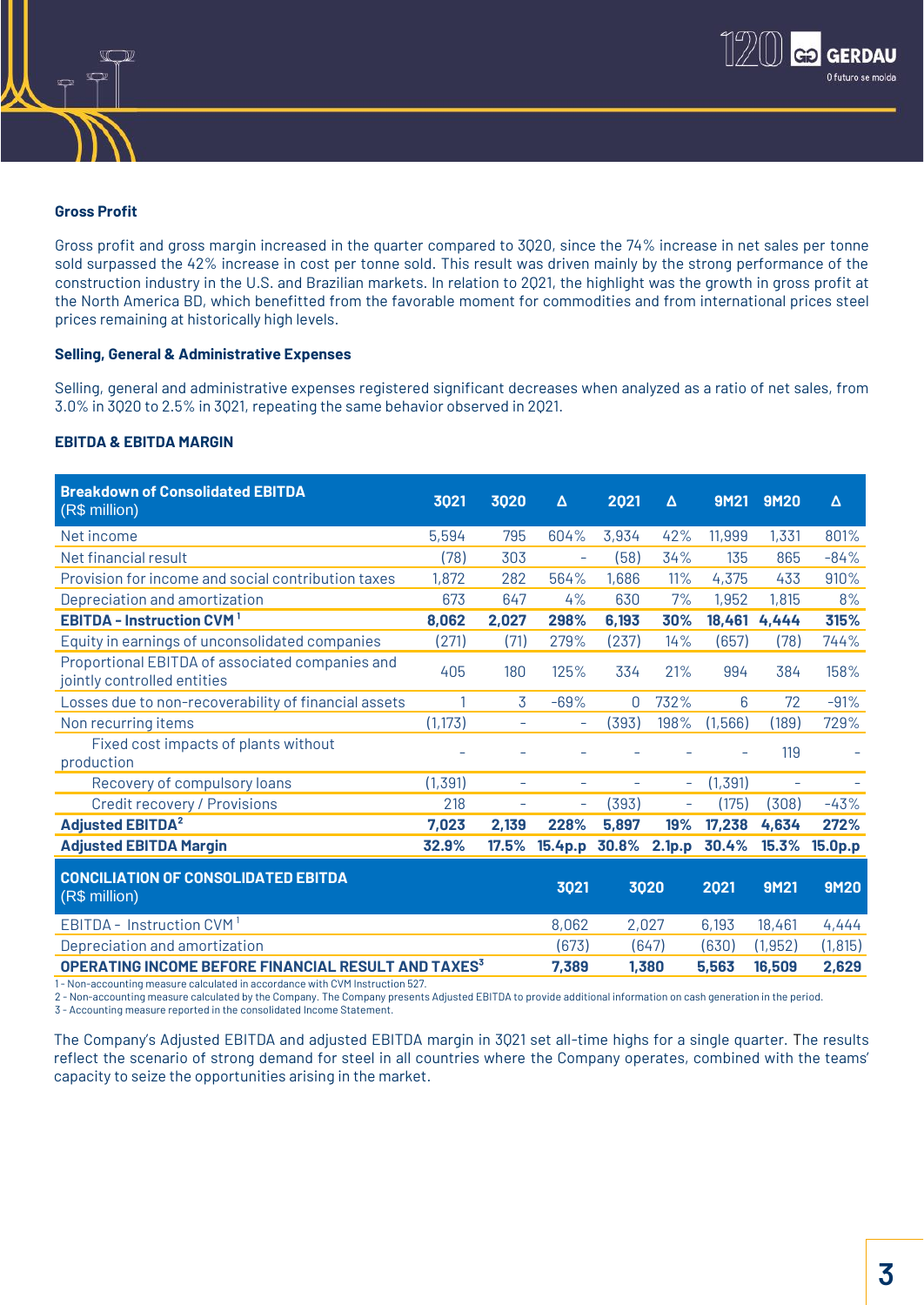

### EBITDA (R\$ million) & EBITDA Margin (%)



#### **Financial Result & Net Income**

| <b>CONSOLIDATED</b><br>(R\$ million)                                  | 3021                     | 3020                     | Δ                        | 2021                     | Δ                        | <b>9M21</b> | <b>9M20</b>              | Δ      |
|-----------------------------------------------------------------------|--------------------------|--------------------------|--------------------------|--------------------------|--------------------------|-------------|--------------------------|--------|
| Income before financial income expenses and taxes <sup>1</sup>        | 7,389                    | 1,380                    | 436%                     | 5,563                    | 33%                      | 16,509      | 2,629                    | 528%   |
| <b>Financial Result</b>                                               | 78                       | (303)                    | $\qquad \qquad -$        | 58                       | 34%                      | (135)       | (865)                    | $-84%$ |
| <b>Financial income</b>                                               | 56                       | 42                       | 33%                      | 50                       | 13%                      | 162         | 139                      | 16%    |
| <b>Financial expenses</b>                                             | (354)                    | (354)                    | $0\%$                    | (344)                    | 3%                       | (1, 012)    | (1,069)                  | $-5%$  |
| Exchange variation, net (including net investment<br>hedge)           | 104                      | 57                       | 84%                      | 5                        | 2166%                    | 143         | 30                       | 371%   |
| Exchange variation (other currencies)                                 | (71)                     | (48)                     | 48%                      | (120)                    | $-41%$                   | (237)       | 35                       |        |
| Tax credit update                                                     | 326                      |                          | $\qquad \qquad -$        | 463                      | $-30%$                   | 789         | $\overline{\phantom{a}}$ |        |
| Gains (losses) on financial instruments, net                          | 16                       | (1)                      | ÷,                       | 5                        | 236%                     | 20          | $\Omega$                 | 9297%  |
| Income before taxes <sup>1</sup>                                      | 7,467                    | 1,076                    | 594%                     | 5,621                    | 33%                      | 16,374      | 1,765                    | 828%   |
| Income and social contribution taxes                                  | (1, 872)                 | (282)                    | 564%                     | (1,686)                  | 11%                      | (4, 375)    | (433)                    | 910%   |
| Exchange variation including net investment<br>hedge                  | 7                        |                          | 600%                     | (23)                     |                          | (9)         | 100                      |        |
| Other lines                                                           | (1, 414)                 | (283)                    | 400%                     | (1, 954)                 | $-28%$                   | (3,610)     | (469)                    | 669%   |
| Non recurring items                                                   | (466)                    |                          |                          | 291                      |                          | (757)       | (64)                     | 1082%  |
| <b>Consolidated Net Income</b>                                        | 5,594                    | 795                      | 604%                     | 3,934                    | 42%                      | 11,999      | 1,331                    | 801%   |
| Non recurring items                                                   | (1,034)                  |                          |                          | (565)                    | 83%                      | (1,599)     | (124)                    | 1190%  |
| Recovery of compulsory loans                                          | (1, 391)                 | $\overline{\phantom{a}}$ | $\overline{\phantom{a}}$ | $\overline{\phantom{0}}$ | $\overline{\phantom{0}}$ | (1, 391)    | $\overline{\phantom{a}}$ |        |
| <b>Credit Recovery / Provisions</b>                                   | (108)                    | $\overline{\phantom{a}}$ | $\overline{\phantom{a}}$ | (856)                    | $-87%$                   | (964)       | (308)                    | 213%   |
| Fixed costs Impacts of plants without production                      | $\overline{\phantom{a}}$ | $\qquad \qquad -$        | ۰                        | ۳                        | $\qquad \qquad -$        |             | 119                      |        |
| Income tax and social contribution on<br>extraordinary items          | 466                      |                          | ÷                        | 291                      | 60%                      | 757         | 64                       | 1082%  |
| <b>Consolidated Adjusted Net Income<sup>2</sup></b>                   | 4,560                    | 795                      | 474%                     | 3,370                    | 35%                      | 10,400      | 1,207                    | 762%   |
| 1- Accounting measure disclosed in the consolidated Income Statement. |                          |                          |                          |                          |                          |             |                          |        |

2 - Non-accounting measure calculated by the Company to show net profit adjusted by non-recurring events that influenced the result.

The financial result in 3Q21, adjusted by non-recurring items, increased in relation to 3Q20, due to the negative exchange variation (-4%), which benefitted the Company's foreign-denominated liabilities.

On September 13, 2021, the Company disclosed a Material Fact notice informing that the lawsuit pending before the 14th Civil Court of Rio de Janeiro claiming compensation for losses incurred from the Eletrobras Compulsory Loan (ECE), registered a development in which the asset, until then treated as contingent, due to uncertainties as to the term, form and amount that would be effectively paid and currently defined, fulfilled the accounting characteristics related to the entry of economic benefits, pursuant to paragraph 35 of IAS 37 (CPC 25), which implied the recognition by the Company, in 3Q21 of a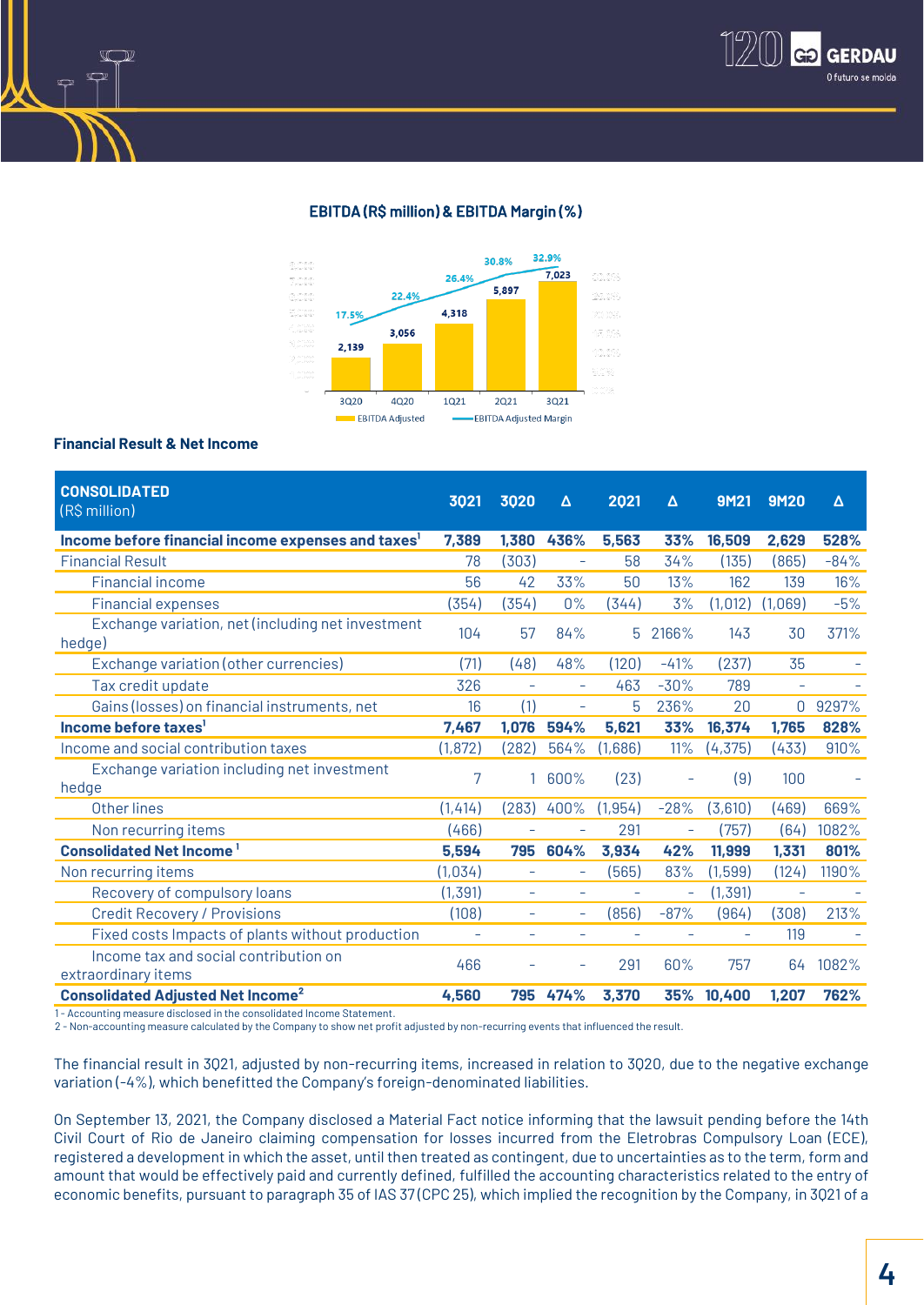

gain in the statement of income of approximately R\$ 1.4 billion (before taxes), net of fees and related expenses. Given the nonrecurring nature of this gain, the Company is presenting EBITDA and Net Income on an adjusted basis.

Adjusted net income in 3Q21 also set a new quarterly record for the Company, supported by EBITDA growth.

# Dividends & Interest on Equity

On September 17, 2021, the Board of Directors of Gerdau S.A. approved the distribution of share-based payments in the form of interest on equity in the amount of R\$ 648.1 million (R\$ 0.38 per share), to be paid as an advance on the minimum mandatory dividend for fiscal year 2021, as stipulated in the Bylaws.

Record date: shareholding position on September 27, 2021 Ex-dividend date: September 28, 2021

On October 26, 2021, the Board of Directors of Gerdau S.A. approved the distribution of share-based payments in the form of interest on equity in the amount of R\$341.1 million (R\$0.20 per share) and of dividends in the amount of R\$2.421,9 million (R\$1.42 per share), to be paid as an advance on the minimum mandatory dividend for fiscal year 2021, as stipulated in the Bylaws.

Record date: shareholding position on November 5, 2021 Ex-dividend date: November 8, 2021

The payment date is November 16, 2021 for all distributions.

Management reaffirms its understanding that the best way to increase absolute dividends is through strong cash generation, which it has been delivering, enabling it to maintain its policy of distributing at least 30% of adjusted netincome. For example, the amount to be paid as from November 16, 2021 is a quarterly record.

# Working Capital & Cash Conversion Cycle

The cash conversion cycle (working capital divided by daily net sales in the quarter) returned to more balanced levels, from 60 days in June 2021 to 63 days in September 2021, reflecting the increases of 13% in inventories and of 11% in accounts receivable. Note that these are natural adjustments given the stronger global demand for steel.



#### **Working Capital (R\$ million) & Cash Conversion Cycle (days)**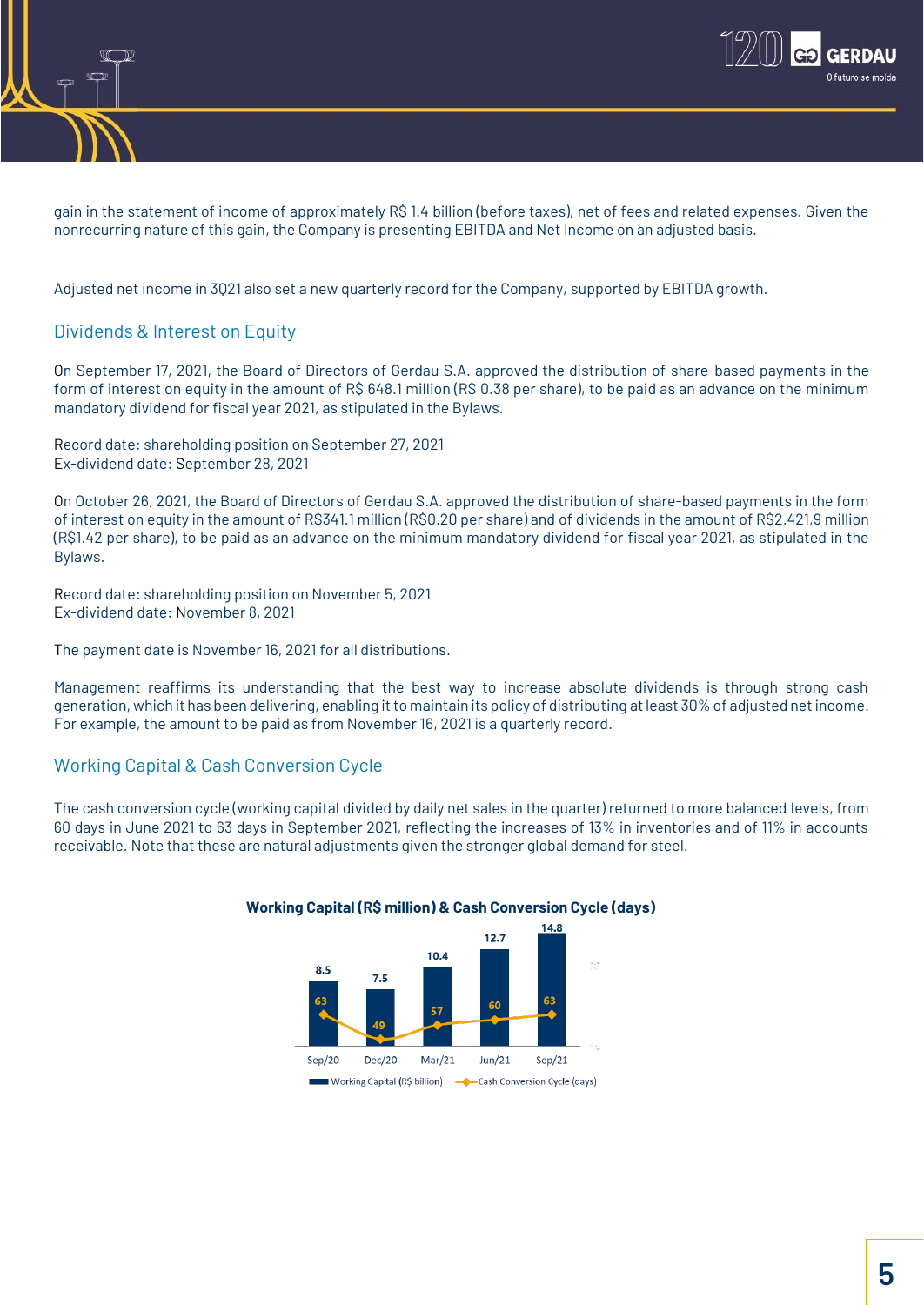

## **Financial Liabilities**

| <b>DEBT BREAKDOWN</b><br>(R\$ Million)            | 09.30.2021 |        | 06.30.2021 09.30.2020 |
|---------------------------------------------------|------------|--------|-----------------------|
| <b>Short Term</b>                                 | 747        | 261    | 2,173                 |
| Long Term                                         | 16,374     | 15,545 | 17,368                |
| <b>Gross Debt</b>                                 | 17.121     | 15,807 | 19,541                |
| Cash, cash equivalents and short-term investments | 8,431      | 5,638  | 7,200                 |
| <b>Net Debt</b>                                   | 8,690      | 10,169 | 12,341                |

On September 30, 2021, only 2% of gross debt was due in the short term while 98% was concentrated in the long term. The Company maintained its consolidated exposure denominated in U.S. dollar at 74%, and marginally reduced its consolidated exposure denominated in Brazilian real from 26% to 24% of total gross debt in the same comparison period.

On September 30, 2021, 44% of cash was denominated in U.S. dollar.

The evolution in key debt indicators is shown below:

| <b>I</b> Indicators                            | 09.30.2021 | 06.30.2021 | 09.30.2020 |
|------------------------------------------------|------------|------------|------------|
| Gross debt / Total capitalization <sup>1</sup> | 29%        | 31%        | 38%        |
| Net debt <sup>2</sup> (R\$) / EBITDA $3$ (R\$) | 0.41x      | 0.65x      | 2.07x      |

1 - Total capitalization = shareholders' equity + gross debt – interest on debt.

2 – Net debt = gross debt – interest on debt – cash, cash equivalents and financial investments.

3 – Adjusted EBITDA in the last 12 months.

The reduction in the net debt/EBITDA ratio from 0.65x on June 30, 2021, to 0.41x on September 30, 2021, is explained by the strong EBITDA generated in 3Q21.



At the end of September 2021, the weighted average nominal cost of gross debt was 6.13%, with 6.85% for the portion denominated in BRL, 5.7% plus foreign-exchange variation for the portion denominated in USD contracted by companies in Brazil and 6.42% for the portion contracted by subsidiaries abroad. On September 30, 2021, the average gross debt term was 7.5 years, with the debt maturity schedule well balanced and well distributed over the coming years.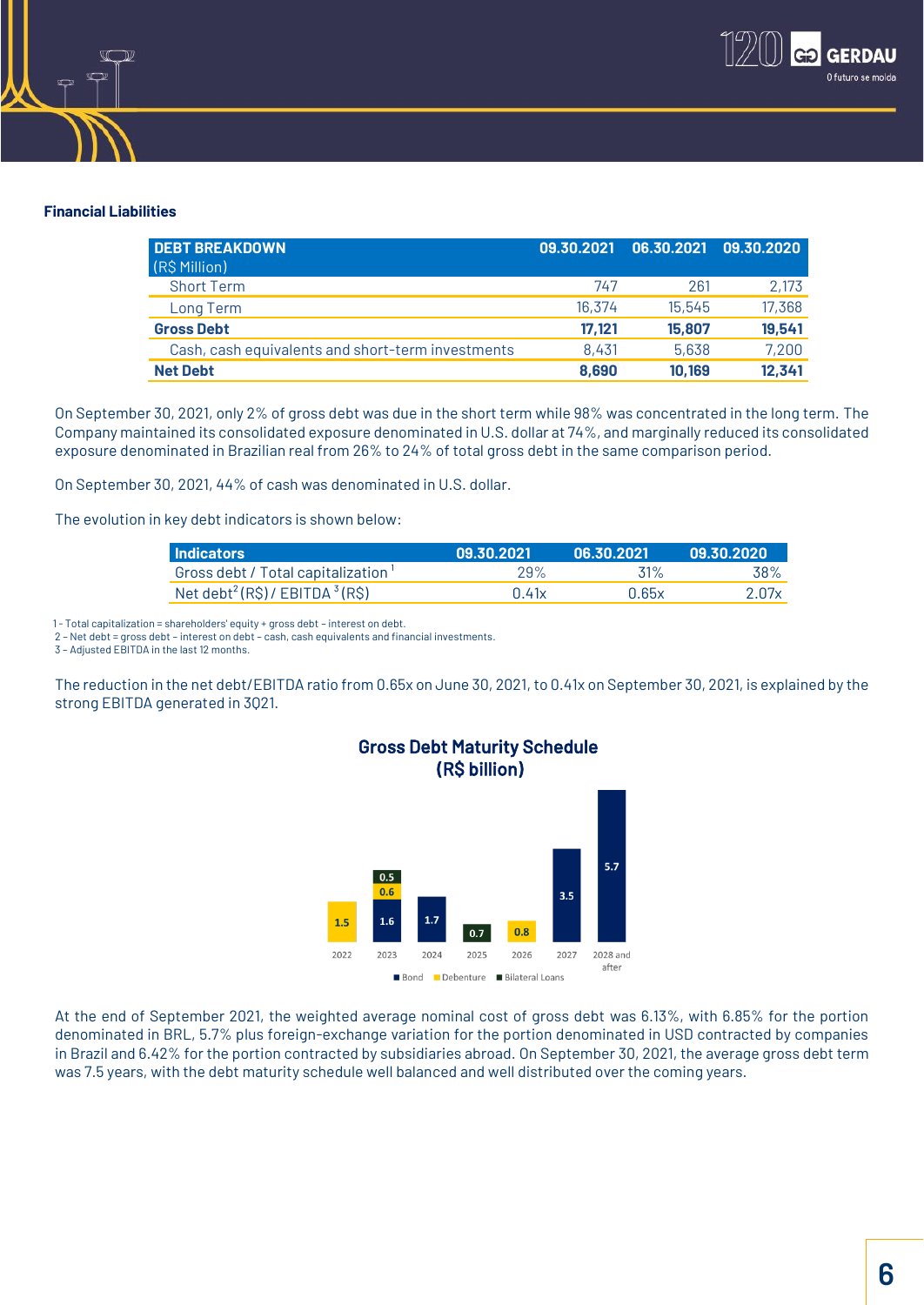

## Investments

Capital expenditures amounted to R\$ 810 million in 3Q21, with R\$ 455 million allocated to general maintenance, R\$ 112 million to maintenance of the Ouro Branco Mill and R\$ 243 million to technological expansion and updating. Of the amount invested in the quarter, 54% was allocated to the Brazil BD, 24% to the North America BD, 18% to the Special Steel BD and 4% to the South America BD.

### ESG Factors

The recognitions garnered by Gerdau reinforce the adoption of a business model based on close relations with clients, flexibility in production routes, diversification of markets and an agile culture for decision-making.

Gerdau was named Company of the Year and Brazil's best company in Mining & Steelmaking by the Época Negócios 360° Yearbook. The analysis of some 500 companies resulted in a list of 30 organizations that serve as examples of excellence in aspects that include financial performance, corporate governance, innovation, people, sustainability and vision of the future.

Gerdau placed first in the dimensions for innovation, people and sustainability in the Mining & Steelmaking industry. The recognition is the result of the broad cultural and digital transformation that the company has been undergoing in recent years, which has made it even more agile, innovative and diverse and enabled it to commemorate its 120<sup>th</sup> anniversary with the best results of its long history.

In the 2021 edition of the Best & Largest awards of the magazine *Exame*, Gerdau was named Company of the Year and placed first in the Mining & Steelmaking category. The best companies identified in 20 sectors of the economy were highlighted for the success achieved in managing their businesses.

# Free Cash Flow

Free cash flow in 3Q21 was positive R\$ 3.8 billion, which reflects the record-high EBITDA described above.



# Free Cash Flow (R\$ million)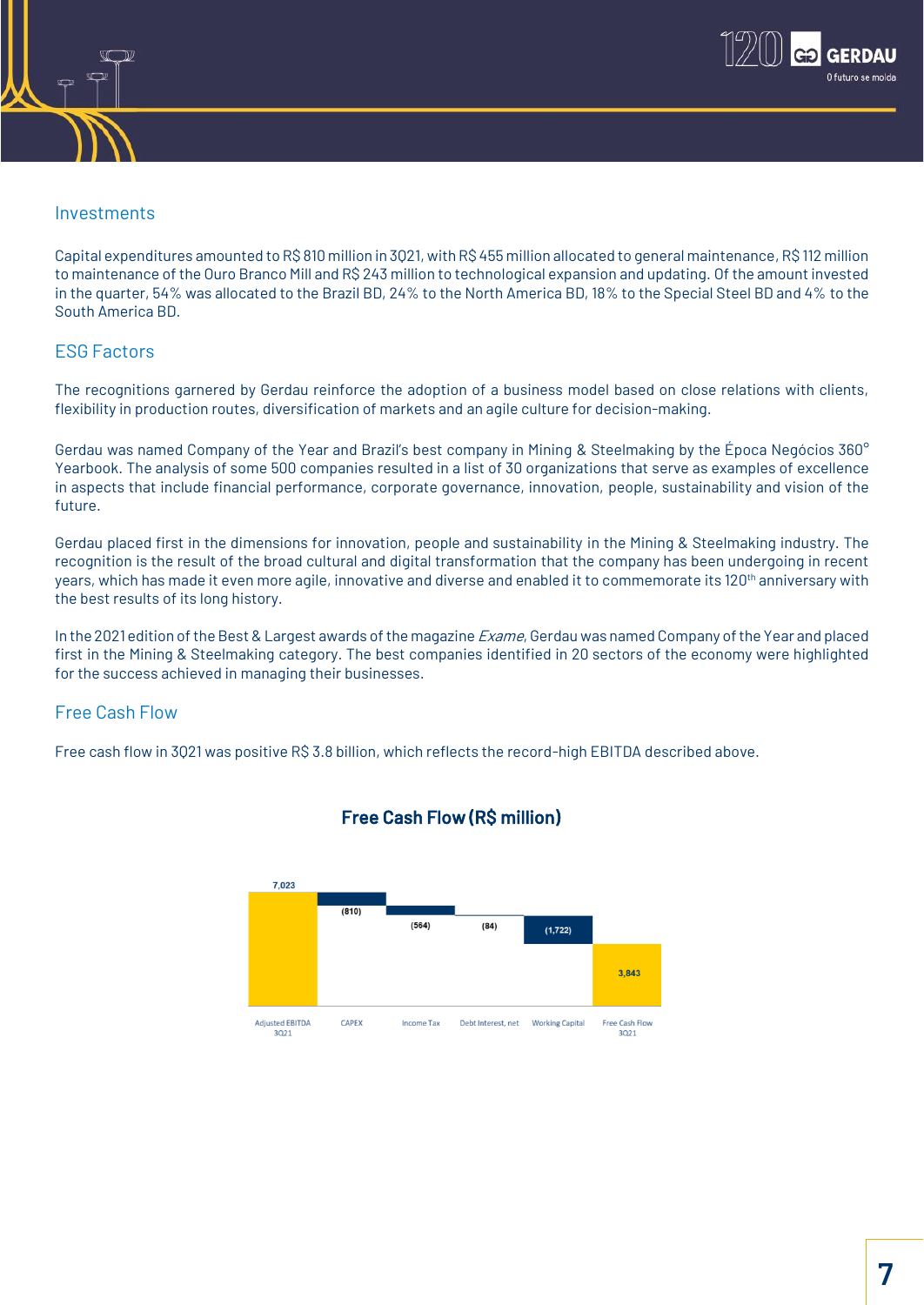

# Free Cash Flow, Quarterly (R\$ million)



 $\mathbb{Z}$ W

 $\mathcal{P}$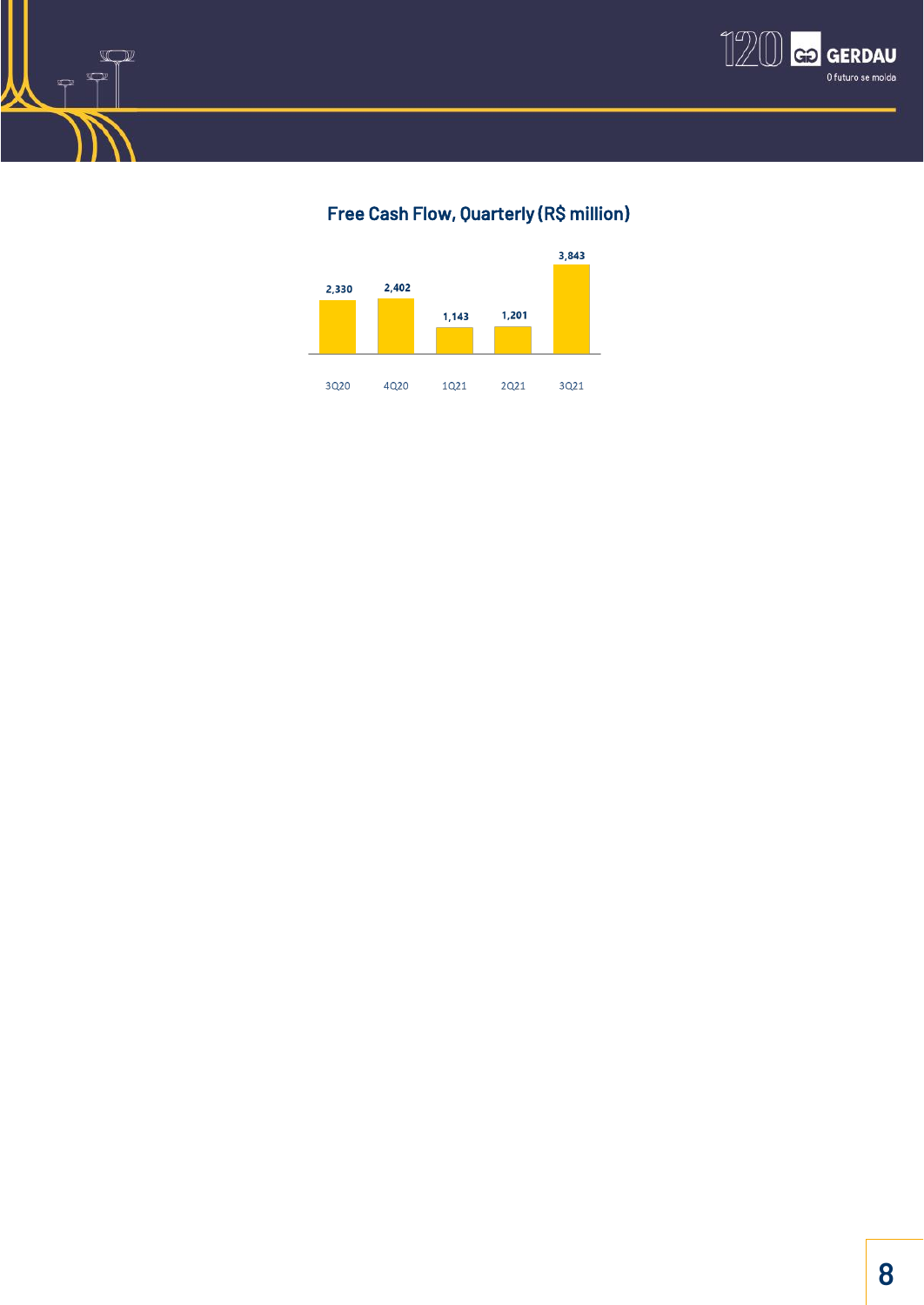

# PERFORMANCE BY BUSINESS DIVISION (BD)

The information in this report is divided into four Business Divisions (BD) in accordance with Gerdau's corporate governance, as follows:

- Brazil BD (Brazil Business Division) includes the operations in Brazil (except special steel) and the iron ore operation in Brazil;
- North America BD (North America Business Division) includes all operations in North America (Canada, United States and Mexico), except special steel, as well as the jointly controlled company in Mexico;
- South America BD (South America Business Division) includes all operations in South America (Argentina, Peru, Uruguay and Venezuela), except the operations in Brazil, and the jointly controlled companies in the Dominican Republic and Colombia;
- Special Steel BD (Special Steel Business Division) includes the special steel operations in Brazil and the United States, as well as the jointly controlled company in Brazil.



# NET SALES

# EBITDA & EBITDA MARGIN

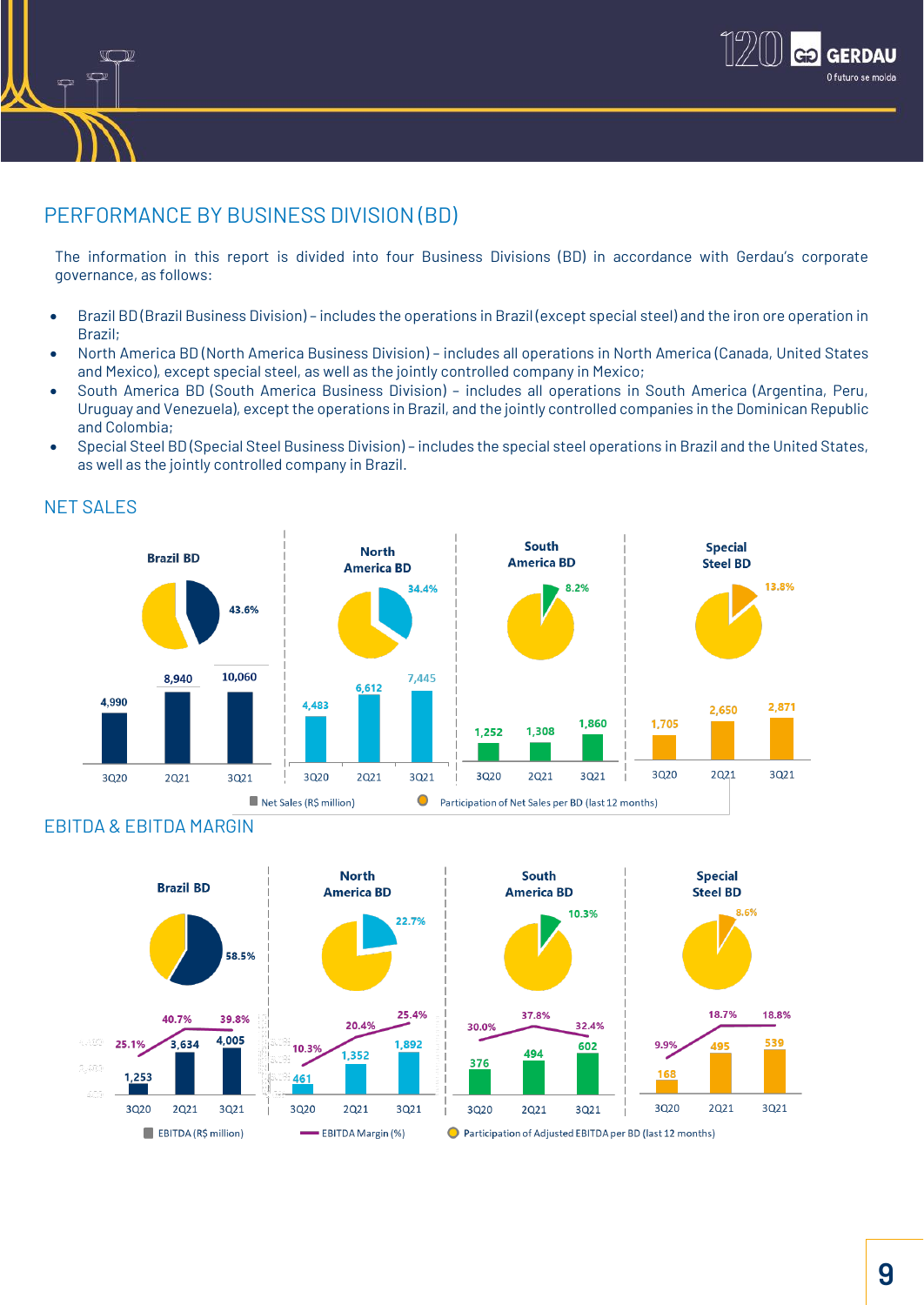

### BRAZIL BD

| <b>BRAZIL BD</b>                  | 3021     | 3020    | Δ       | 2021    | Δ         | 6M21      | 6M20      | Δ       |
|-----------------------------------|----------|---------|---------|---------|-----------|-----------|-----------|---------|
| <b>Volumes (1,000 tonnes)</b>     |          |         |         |         |           |           |           |         |
| Production of crude steel         | 1,642    | 1,553   | 6%      | 1,659   | $-1%$     | 4,593     | 3,927     | 17%     |
| Shipments of steel                | 1,547    | 1,513   | 2%      | 1,476   | 5%        | 4,307     | 3,800     | 13%     |
| <b>Domestic Market</b>            | 1,359    | 1,298   | 5%      | 1,363   | $0\%$     | 3,957     | 3,168     | 25%     |
| <b>Exports</b>                    | 188      | 216     | $-13%$  | 113     | 67%       | 350       | 632       | $-45%$  |
| Shipments of long steel           | 1,117    | 1,067   | 5%      | 1,053   | 6%        | 3,058     | 2,665     | 15%     |
| <b>Domestic Market</b>            | 933      | 871     | 7%      | 956     | $-2%$     | 2,736     | 2,118     | 29%     |
| Exports                           | 184      | 196     | $-6%$   | 97      | 89%       | 321       | 547       | $-41%$  |
| Shipments of flat steel           | 430      | 446     | $-4%$   | 423     | 2%        | 1,250     | 1,135     | 10%     |
| <b>Domestic Market</b>            | 426      | 426     | $0\%$   | 407     | 5%        | 1,221     | 1,050     | 16%     |
| Exports                           | 4        | 20      | $-78%$  | 16      | $-72%$    | 28        | 85        | $-67%$  |
| <b>Results (R\$ million)</b>      |          |         |         |         |           |           |           |         |
| Net Sales'                        | 10,060   | 4,990   | 102%    | 8,940   | 13%       | 25,883    | 11,966    | 116%    |
| <b>Domestic Market</b>            | 9,246    | 4,465   | 107%    | 8,524   | 8%        | 24,461    | 10,467    | 134%    |
| Exports                           | 814      | 526     | 55%     | 416     | 96%       | 1,422     | 1,499     | $-5%$   |
| Cost of Goods Sold                | (6, 221) | (3,904) | 59%     | (5,443) | 14%       | (16, 149) | (10, 061) | 61%     |
| Gross profit                      | 3,839    | 1,087   | 253%    | 3,498   | 10%       | 9,734     | 1,905     | 411%    |
| Gross margin (%)                  | 38.2%    | 21.8%   | 16.4p.p | 39.1%   | $-1.0p.p$ | 37.6%     | 15.9%     | 21.7p.p |
| Adjusted EBITDA <sup>2</sup>      | 4,005    | 1,253   | 220%    | 3,634   | 10%       | 10,176    | 2,453     | 315%    |
| <b>Adjusted EBITDA Margin (%)</b> | 39.8%    | 25.1%   | 14.7p.p | 40.7%   | $-0.8p.p$ | 39.3%     | 20.5%     | 18.8p.p |

1 – Includes iron ore sales.

#### **Production and Shipments**

The scenario in Brazil for steel production and shipments remains positive. According to data from the Brazilian Steel Institute (IABr), in the nine months to September 2021, the country produced 27.0 million tonnes of crude steel, 20% more than in the same nine-month period of 2020. The highlight was the production of flat and long steel products, which combined registered production growth of 29% in the comparison period. Shipments in the domestic market grew by 30% to 18 million tonnes.

Crude steel production at the Brazil BD in 3Q21 was 6% higher than in 3Q20, which is basically explained by the performance of shipments to the domestic market, driven by demand from the construction and industrial sectors. Compared to 2Q21, production at the Brazil BD remained practically stable.

Shipments to the domestic market registered growth of 5% in 3Q21 in relation to 3Q20. Gerdau's current business model and close relations with clients and partners have proven essential for enabling it to seize opportunities created by the favorable scenario in all regions of Brazil. In 3Q21, the Company directed 12% of its shipments to export markets, compared to 8% in 2Q21.

Shipments to the industrial sector registered good performances in the agriculture, energy, machinery and highway equipment, capital goods and yellow line segments, which benefited from demand in the domestic market, the location of the supplier base and opportunities in the export market given foreign exchange rates. Meanwhile, the infrastructure segment presented a positive scenario, supported by light rail vehicle (LRV) projects in Salvador, the privatization of highways, basic sanitation and wind power infrastructure. For example, 20 photovoltaic power yards are being built this year that represent 3 gigawatts of solar power and use our entire product line. The prospects for this sector remain highly optimistic.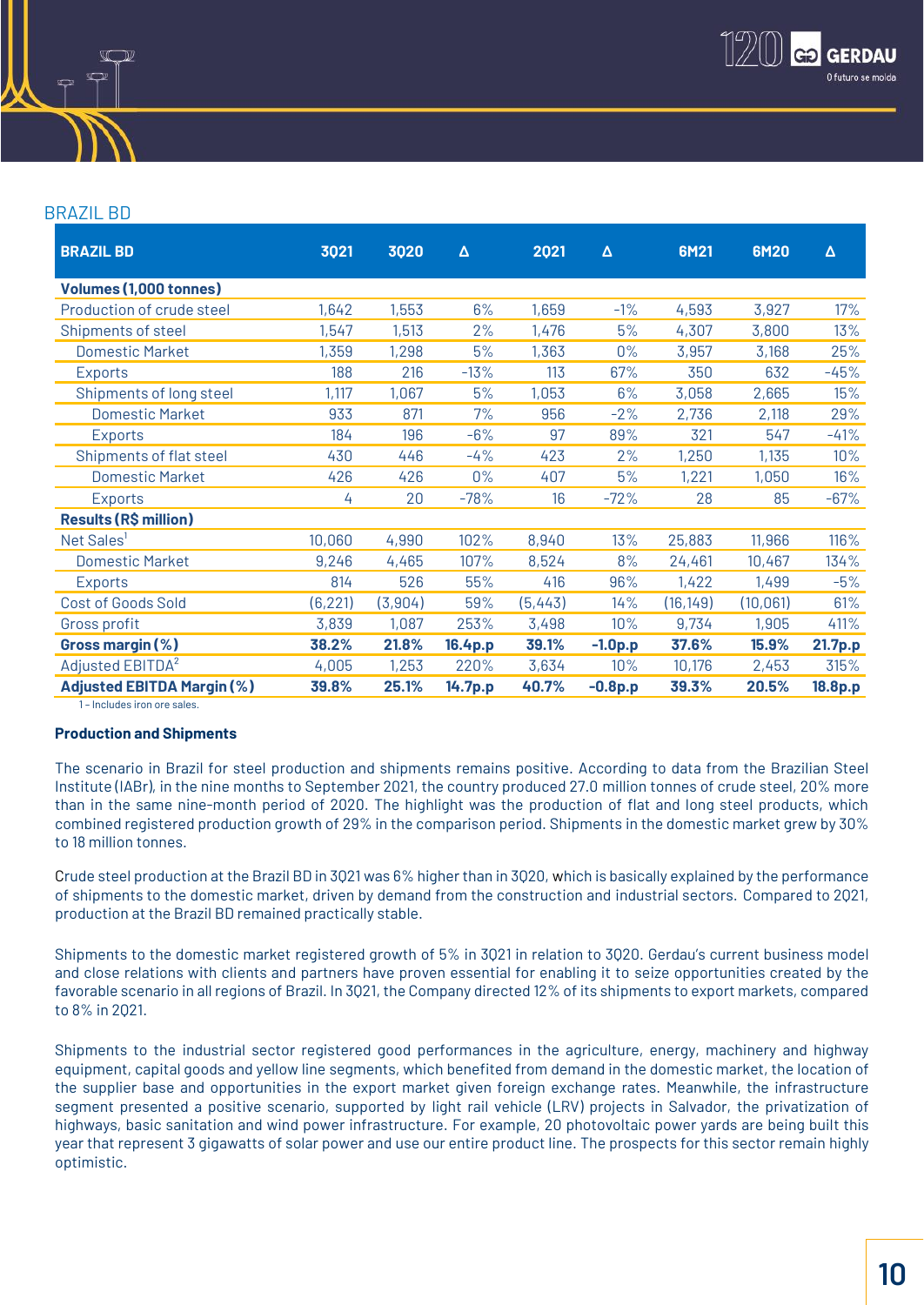

In 3Q21, 440,000 tonnes of iron ore were sold to third parties and 658,000 tonnes were consumed internally.

#### **Operating Result**

Net sales increased in 3Q21 compared to 3Q20, due to the higher volumes shipped in the domestic market and the increase in net sales per tonne sold. The percentage of shipments to the domestic market as a ratio of total sales increased from 86% in 3Q20 to 88% in 3Q21. Given the changes in the scenario for the international steel industry and the costs of key inputs, the Company has been working to rebuild and protect its margins given the upcycle in the costs of its main raw materials.

Cost of goods sold in 3Q21 increased in relation to both comparison periods, reflecting the higher costs of raw materials in general (e.g., the cost of scrap consumed increased over 91% in relation to 3Q20, while the cost of iron ore rose over 200% in relation to 3Q20).

Gross profit and gross margin increased in 3Q21 compared to 3Q20, since the increase in revenue per tonne sold surpassed the increase in costs per tonne sold. Higher shipments in the domestic market and lower exports also contributed to this factor, resulting in a better market mix.

In 3Q21, the Brazil BD delivered its highest quarterly EBITDA ever, with the result reflecting the strong scenario for both the local and global steel industry combined with the capacity of Gerdau's teams in seizing the opportunities arising from this scenario.



#### EBITDA (R\$ million) & EBITDA Margin (%)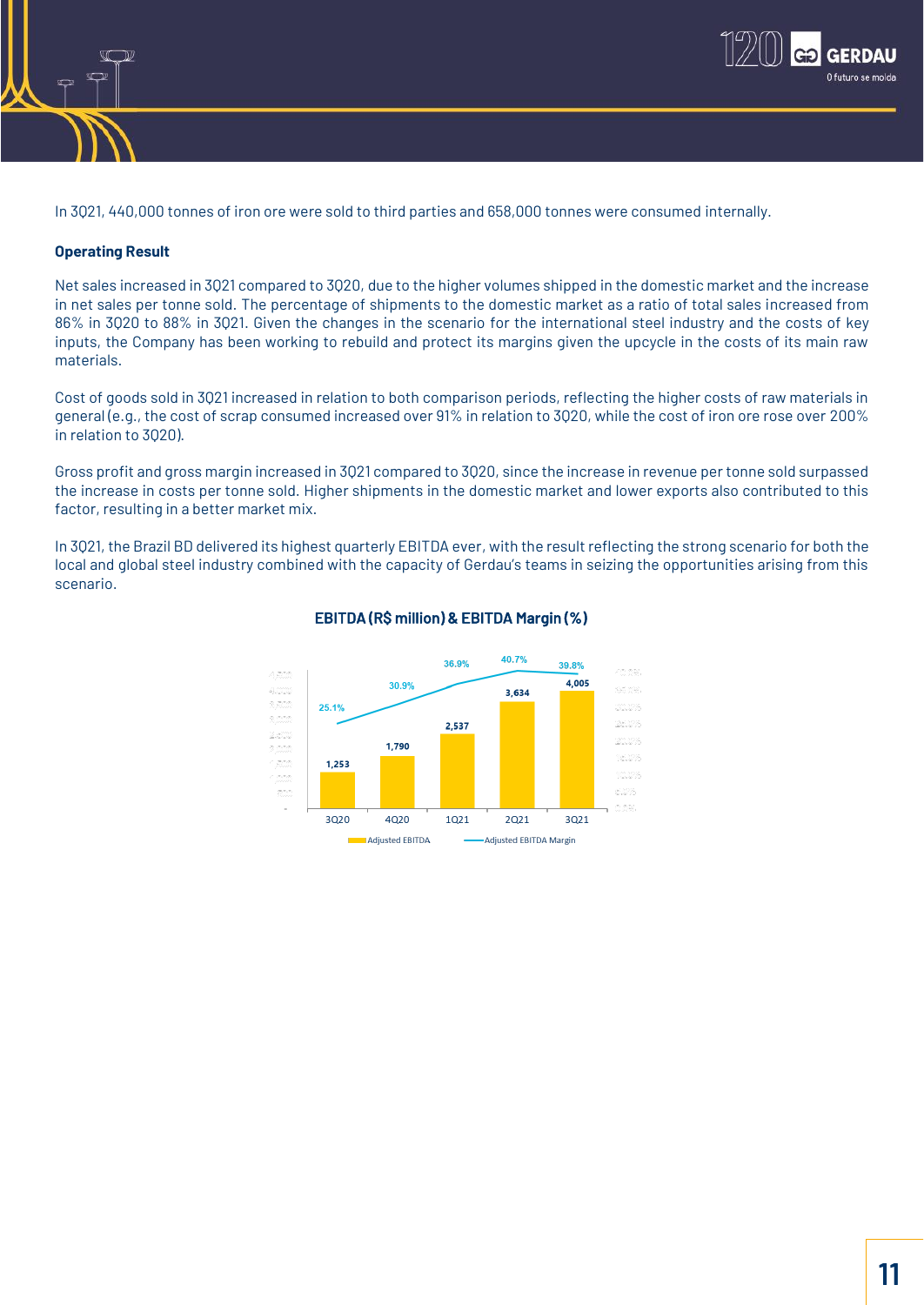

# NORTH AMERICA BD

| <b>NORTH AMERICA BD</b>      | 3021    | 3020     | Δ       | 2021     | Δ                  | 9M21      | <b>9M20</b> | Δ        |
|------------------------------|---------|----------|---------|----------|--------------------|-----------|-------------|----------|
| Volumes (1,000 tonnes)       |         |          |         |          |                    |           |             |          |
| Production of crude steel    | 1,229   | 1,154    | 6%      | 1,269    | $-3%$              | 3,749     | 3,530       | 6%       |
| Shipments of steel           | 1,131   | 1,087    | 4%      | 1,143    | $-1%$              | 3,397     | 3,168       | 7%       |
| <b>Results (R\$ million)</b> |         |          |         |          |                    |           |             |          |
| <b>Net Sales</b>             | 7.445   | 4,483    | 66%     | 6,612    | 13%                | 19,945    | 12,428      | 60%      |
| Cost of Goods Sold           | (5,786) | (4, 196) | 38%     | (5, 419) | 7%                 | (16, 358) | (11, 574)   | 41%      |
| Gross profit                 | 1,658   | 288      | 477%    | 1,193    | 39%                | 3,586     | 854         | 320%     |
| Gross margin (%)             | 22.3%   | 6.4%     | 15.9p.p | 18.0%    | 4.2 <sub>p.p</sub> | 18.0%     | 6.9%        | 11.1 p.p |
| <b>EBITDA</b>                | 1,892   | 461      | 310%    | 1,352    | 40%                | 4,087     | 1,304       | 214%     |
| <b>EBITDA margin (%)</b>     | 25.4%   | 10.3%    | 15.1p.p | 20.4%    | 5.0p.p             | 20.5%     | 10.5%       | 10.0 p.p |

#### **Production & Shipments**

Steel production increased in 3Q21 in relation to 3Q20, driven by strong demand from the construction and industrial sectors. Note that the North America BD currently is operating near its full capacity, with the rolling mills running at over 90% capacity.

Shipments increased in 3Q21 compared to 3Q20. Demand from the non-residential construction and industrial sectors remained at healthy levels. Total investments in construction (CPIP) grew by 10% in the 12 months to August, to US\$ 1.5 trillion. Note that the leading indicator for non-residential construction (ABI) recovered to strong expansion territory, reaching 56,6 points in September 2021. The industrial sector also remained strong, as shown by the Institute for Supply Management (ISM) index, which reached 61 points in September 2021 (near the 10-year record).

#### **Operating Result**

The growth in net sales in 3Q21 compared to 3Q20 and 2Q21 is explained by the increases in net sales per tonne sold recorded in the comparison periods.

Cost of goods sold increased in 3Q21 in relation to 3Q20, affected by higher scrap and alloys costs.

Gross profit and gross margin increased in 3Q21 in relation to 3Q20, explained by the better metals spread and by the initiatives to reduce costs with production at full capacity (above 90% utilization).

EBITDA and EBITDA margin set an all-time high, accompanying the better performance of gross profit and gross margin.



## EBITDA (R\$ million) & EBITDA Margin (%)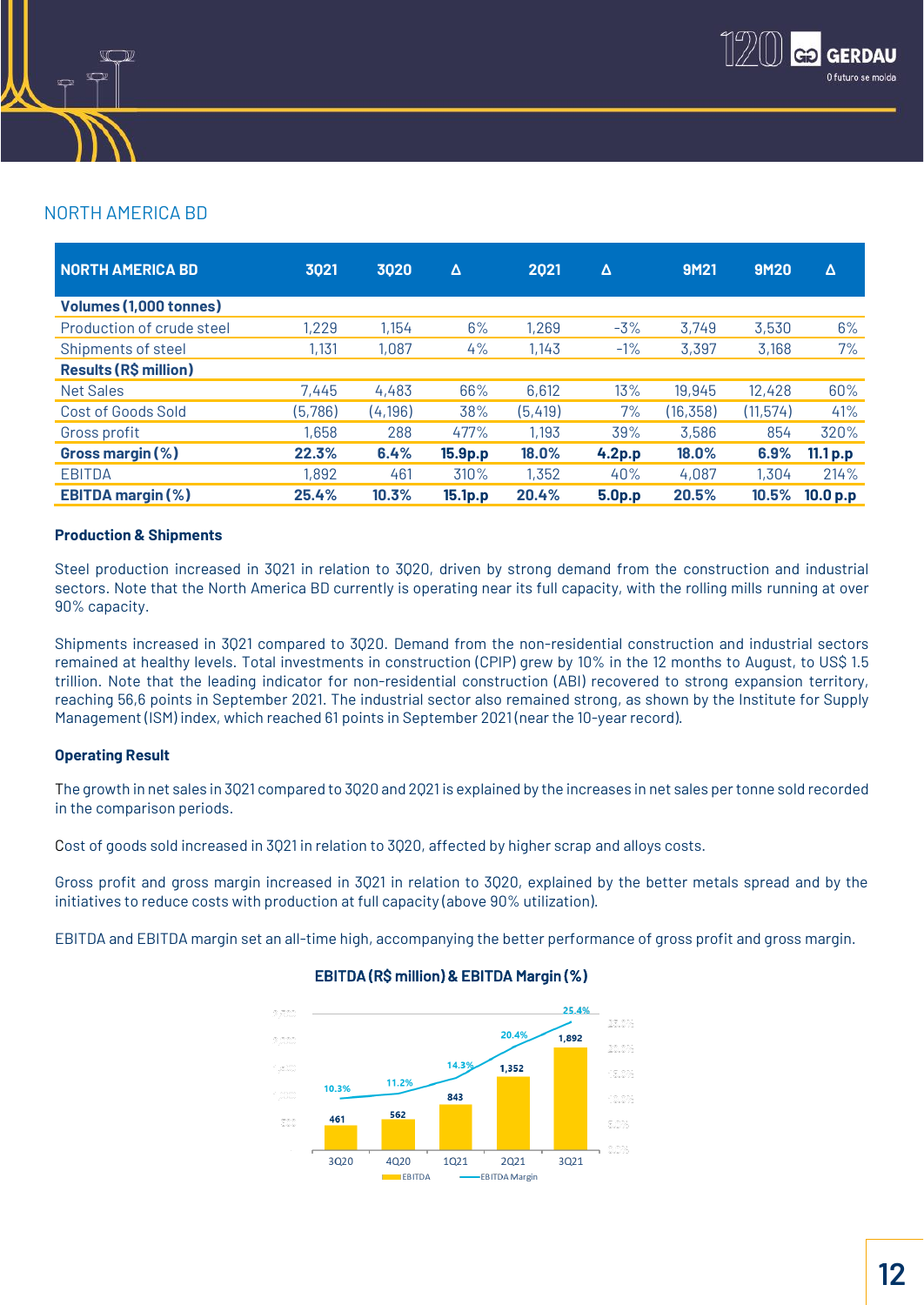

# SOUTH AMERICA BD

| <b>SOUTH AMERICA BD</b>      |         |       |                    |         |           |             |             |                    |
|------------------------------|---------|-------|--------------------|---------|-----------|-------------|-------------|--------------------|
|                              | 3021    | 3020  | Δ                  | 2021    | Δ         | <b>9M21</b> | <b>9M20</b> | Δ                  |
| Volumes (1,000 tonnes)       |         |       |                    |         |           |             |             |                    |
| Production of crude steel    | 160     | 170   | $-6%$              | 124     | 29%       | 447         | 390         | 14%                |
| Shipments of steel           | 318     | 300   | 6%                 | 268     | 19%       | 882         | 630         | 40%                |
| <b>Results (R\$ million)</b> |         |       |                    |         |           |             |             |                    |
| <b>Net Sales</b>             | 1,860   | 1,252 | 49%                | 1,308   | 42%       | 4,617       | 2,506       | 84%                |
| Cost of Goods Sold           | (1,438) | (977) | 47%                | (1,002) | 43%       | (3,502)     | (2,041)     | 72%                |
| Gross profit                 | 423     | 275   | 53%                | 305     | 38%       | 1,115       | 464         | 140%               |
| Gross margin (%)             | 22.7%   | 22.0% | 0.7 <sub>p.p</sub> | 23.4%   | $-0.6p.p$ | 24.1%       | 18.5%       | <b>5.6p.p</b>      |
| <b>EBITDA</b>                | 602     | 376   | 60%                | 494     | 22%       | 1,646       | 685         | 140%               |
| <b>EBITDA margin (%)</b>     | 32.4%   | 30.0% | 2.3 <sub>p.p</sub> | 37.8%   | $-5.4p.p$ | 35.7%       | 27.3%       | 8.3 <sub>p.p</sub> |

#### **Production & Shipments**

Steel production increased in 3Q21 in relation to 2Q21, but decreased slightly compared to 3Q20. Shipments increased in 3Q21 in relation to 3Q20, supported primarily by the continued good performance of the operations in Peru. In relation to 2Q21, the increase was driven by the normalization of production in Argentina, which in 2Q21 faced challenges related to Covid-19.

#### **Operating Result**

Net sales increased in 3Q21 in relation to 3Q20 due to higher shipments and the strong correlation of these countries with international steel prices. In relation to 2Q21, revenue growth accompanied the higher shipments in the comparison periods.

Cost of goods sold increased in 3Q21 compared to 3Q20, in line with the growth in shipments and higher raw material prices, especially the increase of over 52% in in the cost of scrap consumed.

Gross profit increased in 3Q21 compared to 3Q20 and 2Q21, supported by higher shipments. Gross margin remained virtually stable in both comparison periods.

EBITDA and EBITDA margin increased in 3Q21 compared to 3Q20, reflecting the higher gross profit and the important contribution from the joint ventures in Colombia and the Dominican Republic. In relation to 2Q21, EBITDA advanced, driven by the increase in gross profit.



#### EBITDA (R\$ million) & EBITDA Margin (%)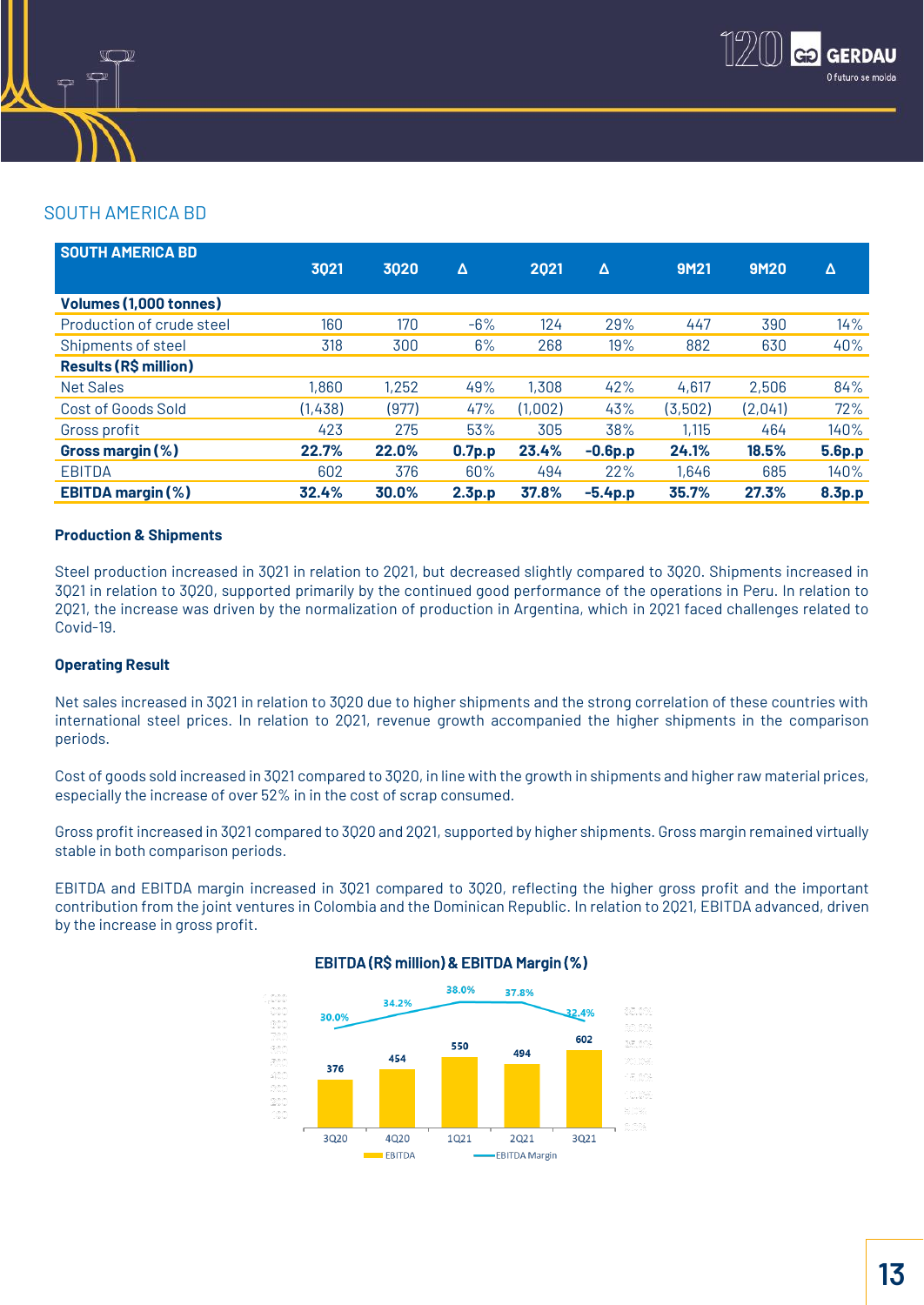

# SPECIAL STEEL BD

| <b>SPECIAL STEEL BD</b>      |         |         |                     |          |                    |          |             |                    |
|------------------------------|---------|---------|---------------------|----------|--------------------|----------|-------------|--------------------|
|                              | 3021    | 3020    | Δ                   | 2021     | Δ                  | 9M21     | <b>9M20</b> | Δ                  |
| Volumes (1,000 tonnes)       |         |         |                     |          |                    |          |             |                    |
| Production of crude steel    | 386     | 323     | 19%                 | 396      | $-3%$              | 1,227    | 973         | 26%                |
| Shipments of steel           | 408     | 338     | 21%                 | 417      | $-2%$              | 1,251    | 844         | 48%                |
| <b>Results (R\$ million)</b> |         |         |                     |          |                    |          |             |                    |
| <b>Net Sales</b>             | 2,871   | 1,705   | 68%                 | 2,650    | 8%                 | 7,951    | 4,036       | 97%                |
| Cost of Goods Sold           | (2,405) | (1,640) | 47%                 | (2, 243) | 7%                 | (6, 793) | (3,956)     | 72%                |
| Gross profit                 | 466     | 66      | 610%                | 407      | 15%                | 1,158    | 80          | 1345%              |
| Gross margin $(\%)$          | 16.2%   | 3.8%    | 12.4 <sub>p.p</sub> | 15.3%    | 0.9 <sub>p.p</sub> | 14.6%    | 2.0%        | 12.6p.p            |
| <b>EBITDA</b>                | 539     | 168     | 221%                | 495      | 9%                 | 1,443    | 393         | 267%               |
| <b>EBITDA margin (%)</b>     | 18.8%   | 9.9%    | 8.9p.p              | 18.7%    | 0.1 <sub>p.p</sub> | 18.2%    | 9.7%        | 8.4 <sub>p.p</sub> |

### **Production & Shipments**

Steel production increased in relation to 3Q20, in line with the recovery in shipments. In relation to 2Q21, steel production remained virtually stable.

Steel shipments registered strong growth in 3021 compared to 3020, reflecting the gradual recovery in light vehicle production in Brazil and the United States, as well as the good performance of the heavy vehicle sector in Brazil and of the oil and gas industry in the United States. Compared to 2Q21, steel shipments remained stable, with light vehicle production still affected by the supply of semiconductors, which are used in all electronic components installed in vehicles.

In Brazil, according to Anfavea, vehicle production increased 24% in the nine months to September compared to the same period of 2020. The highlight was the growth of over 100% in the production of heavy vehicles, which use approximately 10 times more special steel than light vehicles and are less affected by the supply of semiconductors.

In the United States, vehicle sales grew 19% in the year to August compared to the same period of 2020. Meanwhile, vehicle production advanced 14%. We also have been observing a gradual recovery in demand from the oil and gas industry and related distribution activities.

#### **Operating Result**

The increases in net sales and cost of goods sold in 3Q21 compared to 3Q20 are mainly due to the growth in shipments, which was driven by the recovery in demand mentioned above and by the higher steel prices and raw material costs currently practiced in the steel industry.

In 3Q21, gross profit and gross margin continued their upward trend in the period, supported by the economies of scale resulting from the growth in shipments. Note that this division has been posting a gradual recovery in performance, as shown by the increase in the production capacity utilization rate from less than 50% in 3Q20 to over 70% in 3Q21.

EBITDA and EBITDA margin increased in 3Q21 in comparison with both periods, accompanying the performance of gross profit and gross margin. As a result, the Special Steel BD sustained margin levels not observed since 2018.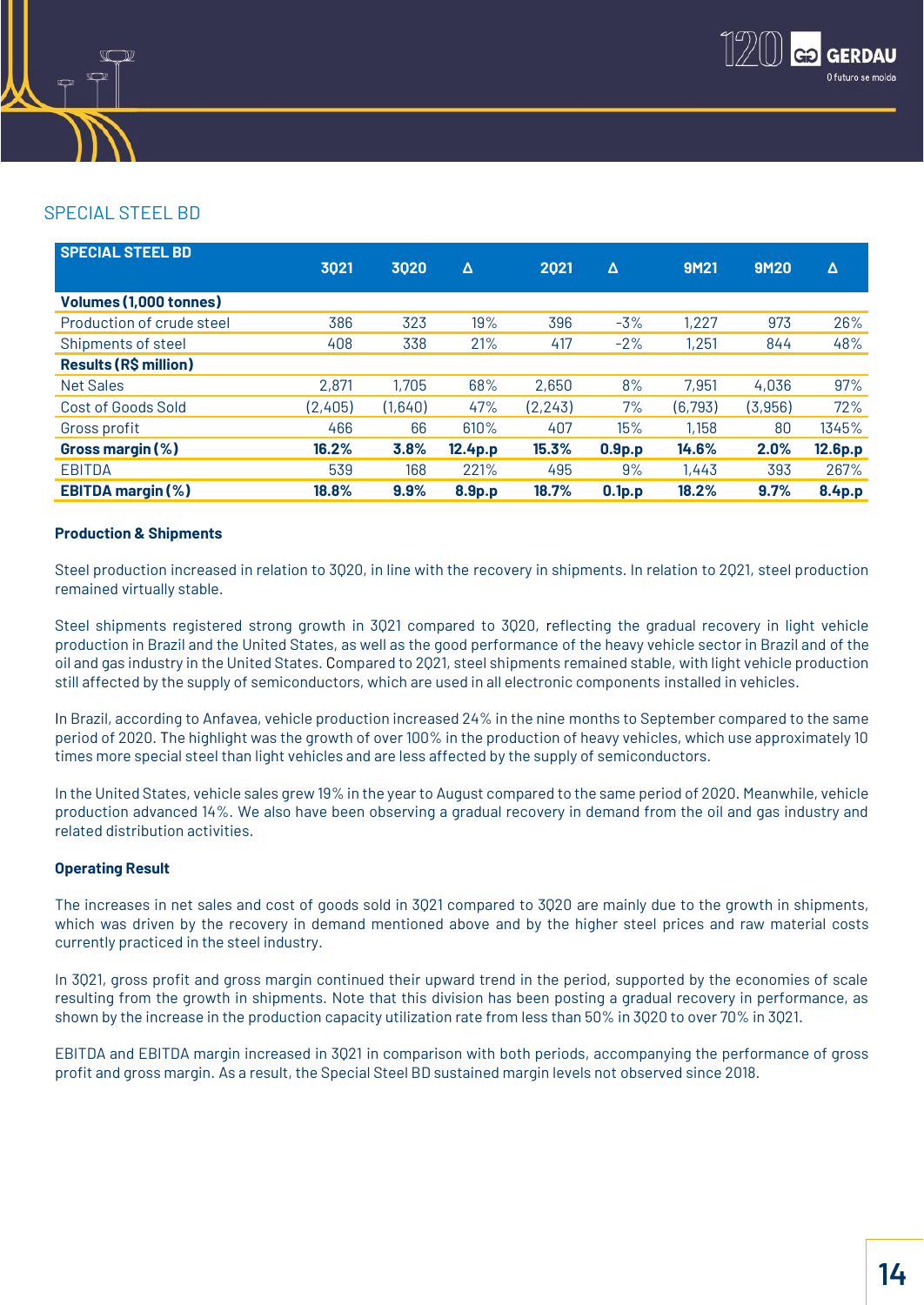

## EBITDA (R\$ million) & EBITDA Margin (%)



# THE MANAGEMENT

This document contains forward-looking statements. These statements are based on estimates, information or methods that may be incorrect or inaccurate and that may not occur. These estimates are also subject to risks, uncertainties and assumptions that include, among other factors: general economic, political and commercial conditions in Brazil and in the markets where we operate, as well as existing and future government regulations. Potential investors are cautioned that these forward-looking statements do not constitute guarantees of future performance, given that they involve risks and uncertainties. Gerdau does not undertake and expressly waives any obligation to update any of these forward-looking statements, which are valid only on the date on which they were made.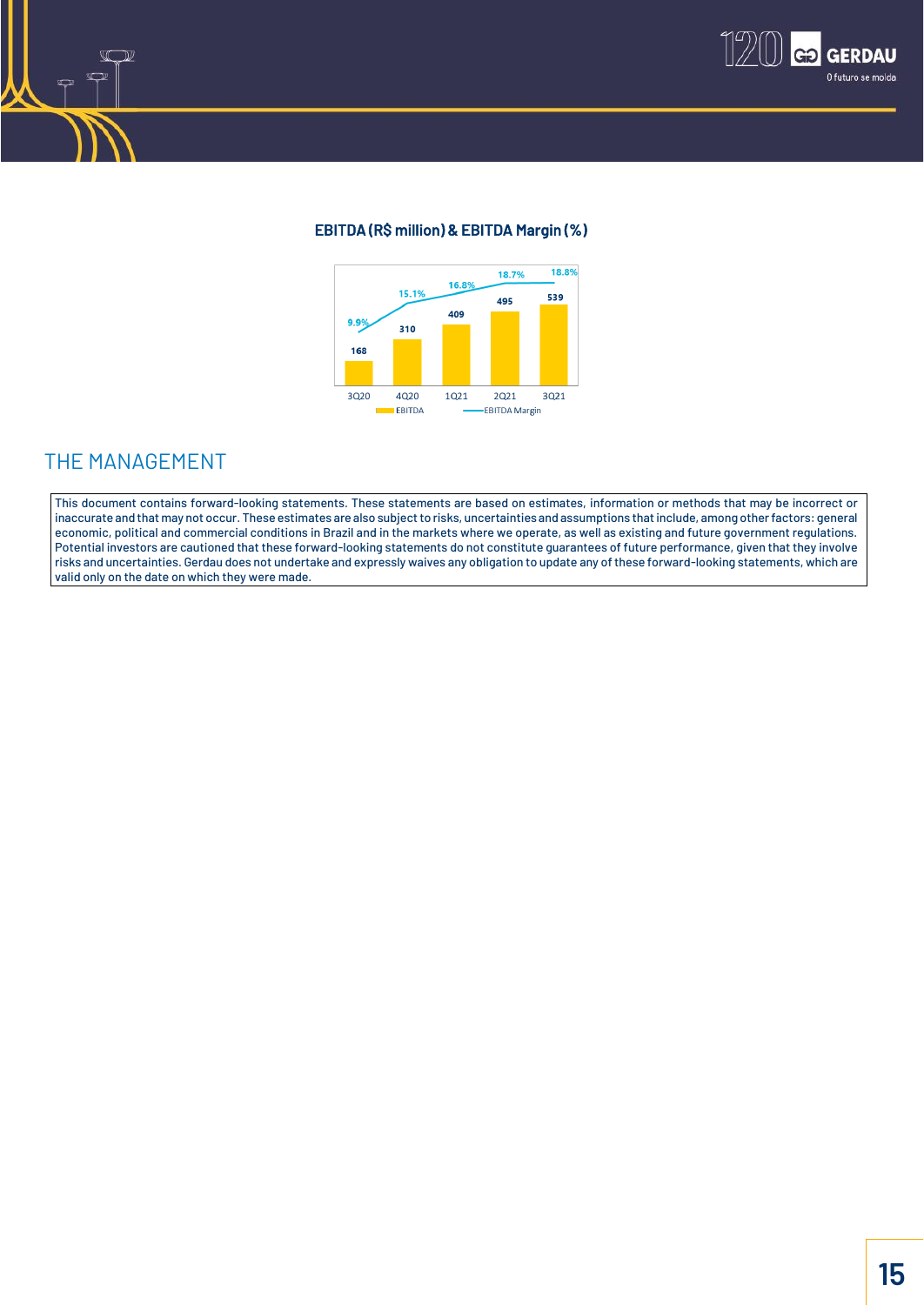

#### **GERDAU S.A. CONSOLIDATED BALANCE SHEETS In thousands of Brazilian reais (R\$) (Unaudited)**

 $\mathbb{Z}$  $\mathcal{P}$ 

 $\overline{T}$ 

|                                                  | September 30, 2021 | December 31, 2020 |
|--------------------------------------------------|--------------------|-------------------|
| <b>CURRENT ASSETS</b>                            |                    |                   |
| Cash and cash equivalents                        | 3,976,077          | 4,617,204         |
| Short-term investments                           | 4,454,507          | 3,041,143         |
| Trade accounts receivable - net                  | 6,416,155          | 3,737,270         |
| Inventories                                      | 15,653,770         | 9,169,417         |
| Tax credits                                      | 2,236,373          | 1,201,312         |
| Income and social contribution taxes recoverable | 597,899            | 1,051,584         |
| Eletrobras compulsory loan recovery              | 1,524,933          |                   |
| Other current assets                             | 597,054            | 591,523           |
|                                                  | 35,456,768         | 23,409,453        |
| <b>NON-CURRENT ASSETS</b>                        |                    |                   |
| Tax credits                                      | 208,546            | 664,045           |
| Deferred income taxes                            | 2,298,605          | 3,393,354         |
| Related parties                                  | 152,988            | 134,354           |
| Judicial deposits                                | 1,837,213          | 1,825,791         |
| Other non-current assets                         | 548,319            | 590,864           |
| Prepaid pension cost                             |                    | 39,196            |
| Investments in associates and joint ventures     | 2,977,883          | 2,271,629         |
| Goodwill                                         | 12,651,253         | 12,103,519        |
| Leasing                                          | 850,797            | 815,311           |
| Other Intangibles                                | 507,558            | 622,578           |
| Property, plant and equipment, net               | 17,872,237         | 17,252,915        |
|                                                  | 39,905,399         | 39,713,556        |
| <b>TOTAL ASSETS</b>                              | 75,362,167         | 63,123,009        |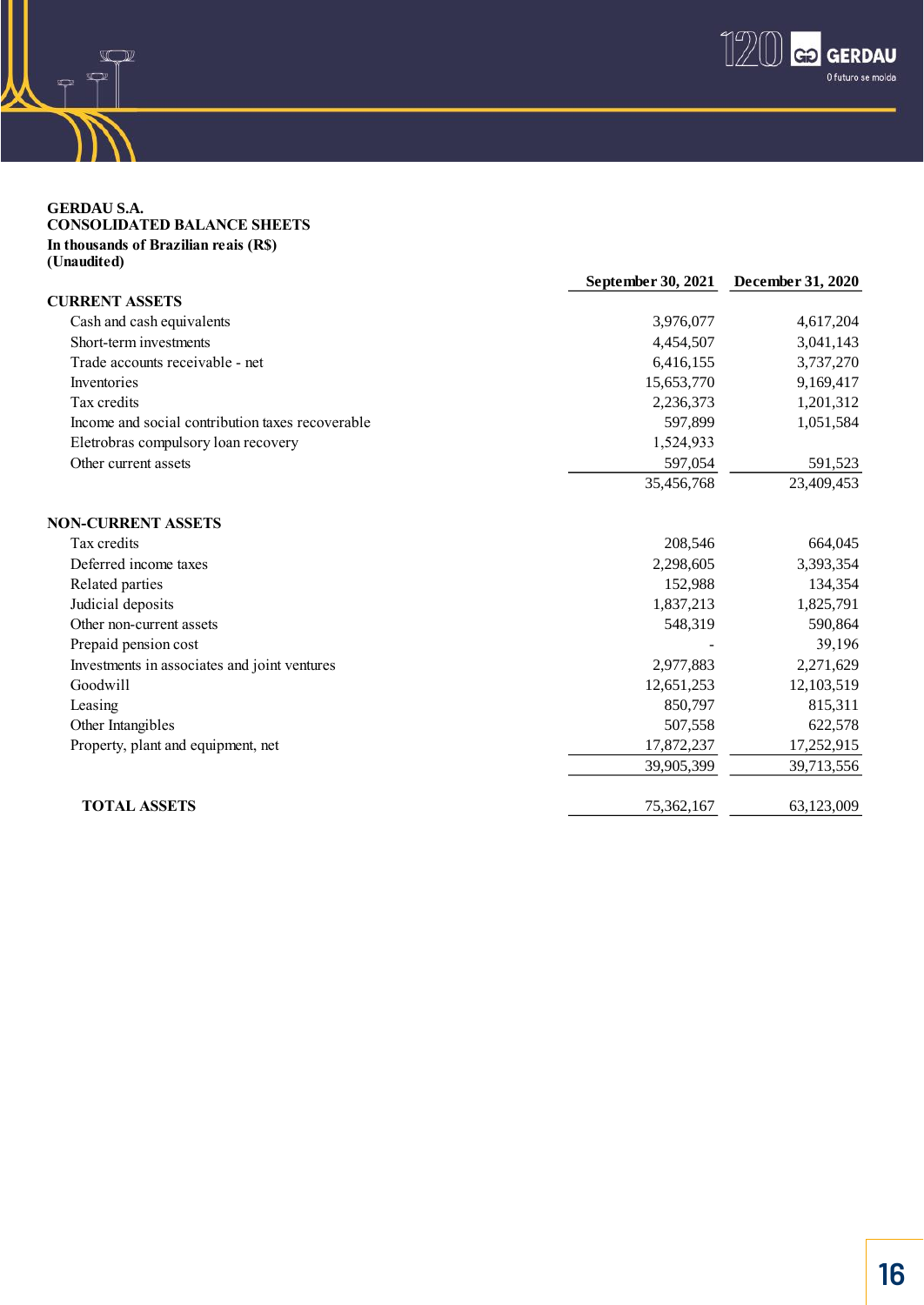

#### **GERDAU S.A. CONSOLIDATED BALANCE SHEETS In thousands of Brazilian reais (R\$) (Unaudited)**

 $\mathbb Z$  $\mathcal{P}$ 

 $\mathcal{P}$ 

|                                                                       | September 30, 2021 | December 31, 2020 |
|-----------------------------------------------------------------------|--------------------|-------------------|
| <b>CURRENT LIABILITIES</b>                                            |                    |                   |
| Trade accounts payable                                                | 7,244,509          | 5,437,953         |
| Short-term debt                                                       | 694,949            | 1,424,043         |
| Debentures                                                            | 52,039             | 7,463             |
| Taxes payable                                                         | 894,099            | 600,089           |
| Income and social contribution taxes payable                          | 1,383,119          | 810,125           |
| Payroll and related liabilities                                       | 971,238            | 591,653           |
| Dividends payable                                                     | 550,904            | 510,348           |
| Leasing payable                                                       | 264,617            | 231,703           |
| Employee benefits                                                     |                    | 208               |
| <b>Environmental liabilities</b>                                      | 210,922            | 125,992           |
| Fair value of derivatives                                             | 4,142              | 971               |
| Obligations with FIDC                                                 | 46,684             | 944,513           |
| Other current liabilities                                             | 837,833            | 797,082           |
|                                                                       | 13,155,055         | 11,482,143        |
| <b>NON-CURRENT LIABILITIES</b>                                        |                    |                   |
| Long-term debt                                                        | 13,477,670         | 13,188,891        |
| Debentures                                                            | 2,896,398          | 2,894,954         |
| Related parties                                                       | 52,217             | 22,855            |
| Deferred income taxes                                                 | 58,010             | 61,562            |
| Provision for tax, civil and labor liabilities                        | 1,265,196          | 1,172,511         |
| Environmental liabilities                                             | 334,434            | 171,102           |
| Employee benefits                                                     | 1,836,941          | 1,861,231         |
| Obligations with FIDC                                                 |                    | 42,893            |
| Leasing payable                                                       | 640,450            | 624,771           |
| Other non-current liabilities                                         | 347,392            | 514,886           |
|                                                                       | 20,908,708         | 20,555,656        |
| <b>EQUITY</b>                                                         |                    |                   |
| Capital                                                               | 19,249,181         | 19,249,181        |
| Treasury stocks                                                       | (152, 973)         | (229, 309)        |
| Capital reserves                                                      | 11,597             | 11,597            |
| Retained earnings                                                     | 17,052,600         | 7,292,332         |
| Transactions with non-controlling interests without change of control | (2,870,825)        | (2,870,825)       |
| Other reserves                                                        | 7,793,445          | 7,407,295         |
| EQUITY ATTRIBUTABLE TO THE EQUITY HOLDERS OF THE PARENT               | 41,083,025         | 30,860,271        |
| <b>NON-CONTROLLING INTERESTS</b>                                      | 215,379            | 224,939           |
| <b>EQUITY</b>                                                         | 41,298,404         | 31,085,210        |
| <b>TOTAL LIABILITIES AND EQUITY</b>                                   | 75,362,167         | 63,123,009        |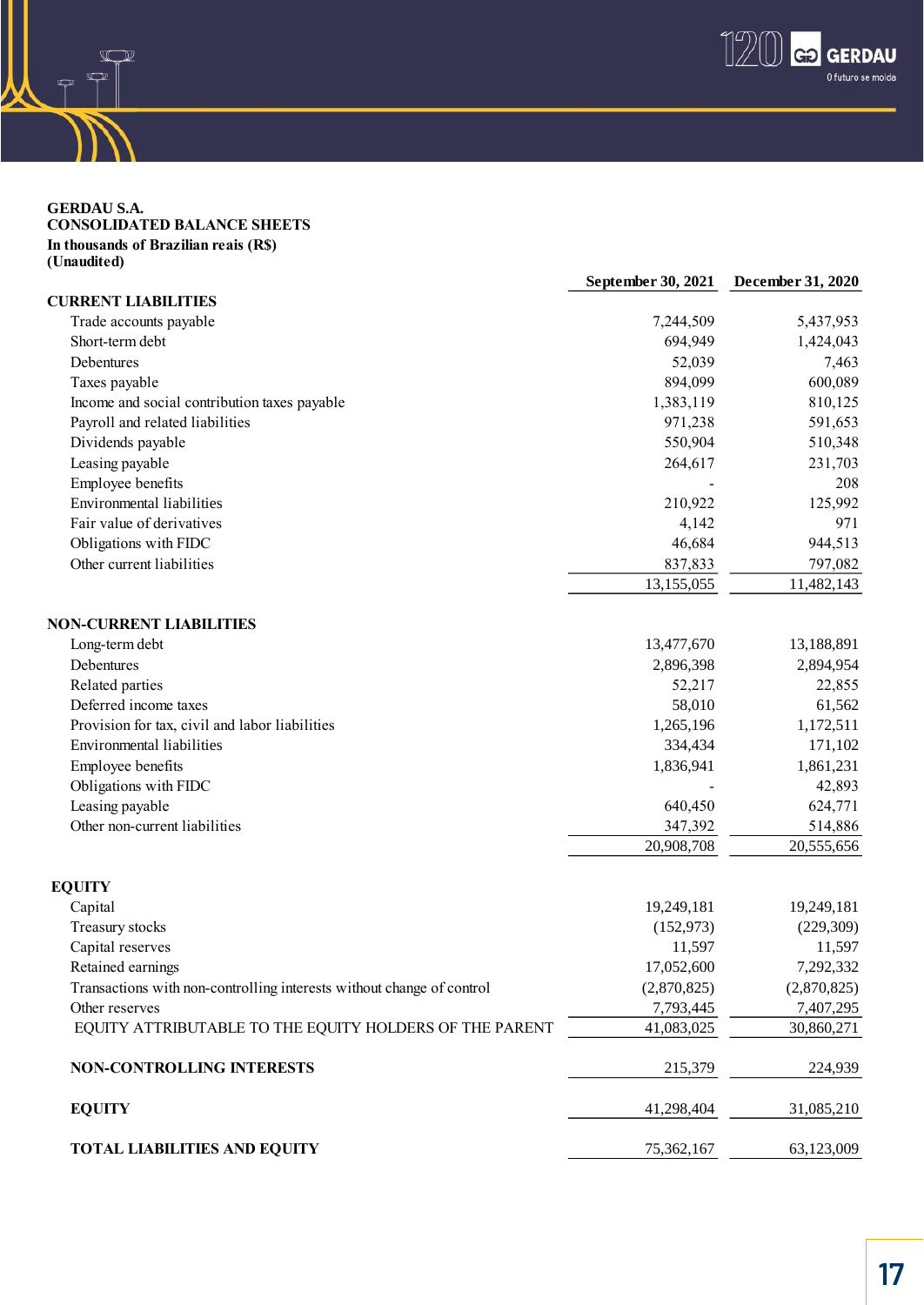

**GERDAU S.A. CONSOLIDATED STATEMENTS OF INCOME In thousands of Brazilian reais (R\$)**

| (Unaudited)                                         | For the three-month period ended | For the nine-month period ended |                    |                    |
|-----------------------------------------------------|----------------------------------|---------------------------------|--------------------|--------------------|
|                                                     | September 30, 2021               | <b>September 30, 2020</b>       | September 30, 2021 | September 30, 2020 |
| <b>NET SALES</b>                                    | 21,317,057                       | 12,222,108                      | 56,790,157         | 30,194,482         |
| Cost of sales                                       | (14,897,908)                     | (10,525,273)                    | (41, 159, 912)     | (26, 924, 121)     |
| <b>GROSS PROFIT</b>                                 | 6,419,149                        | 1,696,835                       | 15,630,245         | 3,270,361          |
| Selling expenses                                    | (187, 782)                       | (130,900)                       | (511, 596)         | (347, 856)         |
| General and administrative expenses                 | (339, 687)                       | (239, 308)                      | (961, 738)         | (699, 178)         |
| Other operating income                              | 117,992                          | 135,114                         | 318,412            | 798,393            |
| Other operating expenses                            | (282, 268)                       | (150, 122)                      | (401, 456)         | (398, 547)         |
| Tax credits recovery                                |                                  |                                 | 393,341            |                    |
| Eletrobras compulsory loan recovery                 | 1,391,280                        |                                 | 1,391,280          |                    |
| Impairment of financial assets                      | (1,038)                          | (3,372)                         | (6,199)            | (72, 131)          |
| Equity in earnings of unconsolidated companies      | 271,119                          | 71,495                          | 657,057            | 77,895             |
| INCOME BEFORE FINANCIAL INCOME (EXPENSES) AND TAXES | 7,388,765                        | 1,379,742                       | 16,509,346         | 2,628,937          |
| Financial income                                    | 56,424                           | 42,270                          | 162,120            | 139,338            |
| Financial expenses                                  | (354, 103)                       | (353, 681)                      | (1,011,606)        | (1,069,429)        |
| Exchange variations, net                            | 33,197                           | 8,587                           | (94,074)           | 65,351             |
| Tax credits monetary update                         | 326,090                          |                                 | 788,741            |                    |
| Gains (Losses) on financial instruments, net        | 15,971                           | (512)                           | 19,562             | 208                |
| <b>INCOME BEFORE TAXES</b>                          | 7,466,344                        | 1,076,406                       | 16,374,089         | 1,764,405          |
| Current                                             | (1,614,856)                      | (205, 172)                      | (3,499,424)        | (364, 247)         |
| Deferred                                            | (257, 547)                       | (76, 649)                       | (875, 711)         | (68,900)           |
| Income and social contribution taxes                | (1,872,403)                      | (281, 821)                      | (4,375,135)        | (433, 147)         |
| <b>NET INCOME</b>                                   | 5,593,941                        | 794,585                         | 11,998,954         | 1,331,258          |
| $(+)$ Fixed costs of plants without production      |                                  |                                 |                    | 119,356            |
| (-) Eletrobras compulsory loan recovery             | (1,391,280)                      |                                 | (1,391,280)        |                    |
| (-) Credit recovery / Provisions                    | (107, 571)                       |                                 | (963, 563)         | (307, 773)         |
| $(+)$ Income tax on extraordinary items             | 465,518                          |                                 | 756,555            | 64,062             |
| $(=)$ Total of extraordinary items                  | (1,033,333)                      |                                 | (1,598,288)        | (124, 355)         |
| <b>ADJUSTED NET INCOME*</b>                         | 4,560,608                        | 794,585                         | 10,400,666         | 1,206,903          |

\* Adjusted net profit is a non-accounting measure calculated by the Company, reconciled with the financial statements and consists of net income (loss) adjusted by non-recurring events that influenced profit or loss, without cash effect.